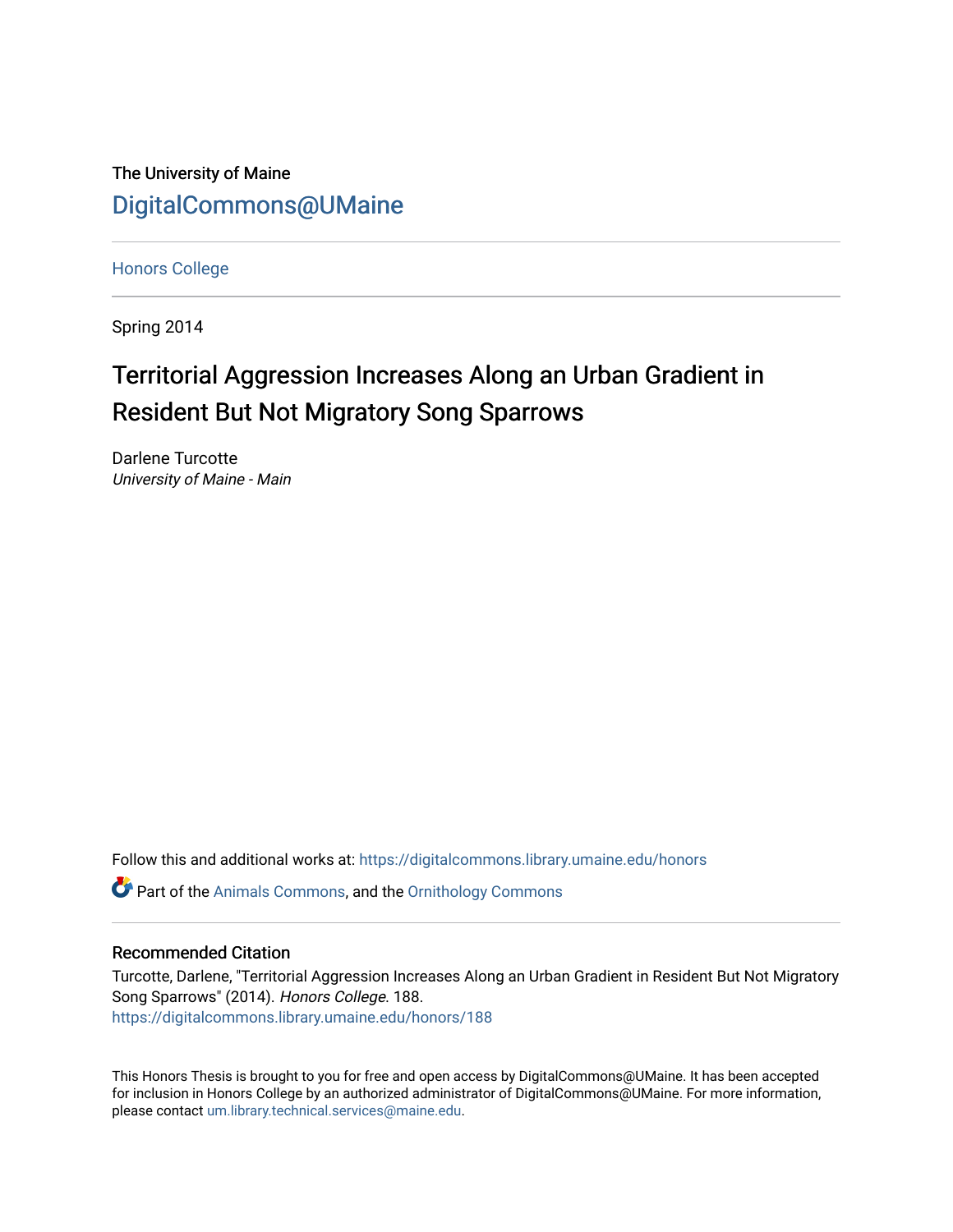## TERRITORIAL AGGRESSION INCREASES ALONG AN URBAN GRADIENT IN

## RESIDENT BUT NOT MIGRATORY SONG SPARROWS

by

Darlene M. Turcotte

A Thesis Submitted in Partial Fulfillment of the Requirements for a Degree with Honors (Zoology)

The Honors College

University of Maine

May 2014

Advisory Committee:

Brian Olsen, Assistant Professor of Biology and Ecology, Advisor Erik Blomberg, Assistant Professor of Wildlife Ecology Stephen Coghlan, Associate Professor of Wildlife Ecology Kathleen Ellis, Adjunct Assistant Professor in Honors, Lecturer in English Jennifer McCabe, Ph.D. Candidate in Ecology and Environmental Sciences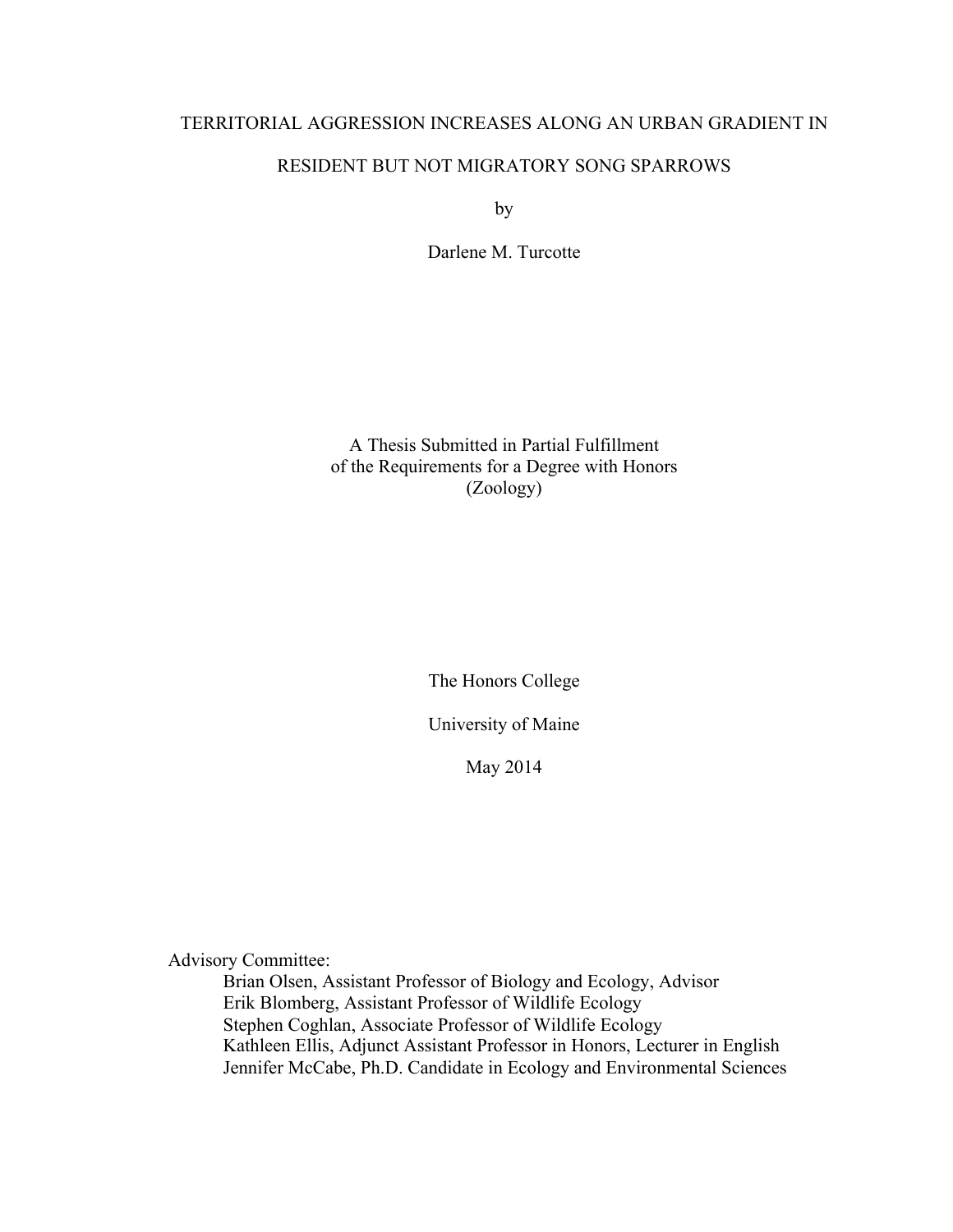#### **Abstract**

During the breeding season, birds behave more aggressively toward rivals to maintain and defend territories. Resident birds are thought to be more aggressive than migratory birds because they need to maintain a territory year round. Furthermore, birds in urban environments can exhibit more aggressive behaviors than their rural counterparts because of the bolder behavioral characteristics required to colonize urban habitats. In this study, we investigated how migration strategy and landscape composition interact to affect territory defense in two subspecies of Song Sparrow (*Melospiza melodia*). To evoke an aggressive response, we simulated invasions by broadcasting songs from within a male's territory and recorded the bird's response. We found that neither migration strategy nor landscape composition alone correlated with territorial aggression, but the interaction between these two predictors was significant. Territorial aggression was consistent across landscapes for migratory Song Sparrows but decreased with increasing distance from urban environments for resident Song Sparrows. We hypothesize that migratory Song Sparrows do not spend enough time maintaining their territories to be affected by the landscape composition.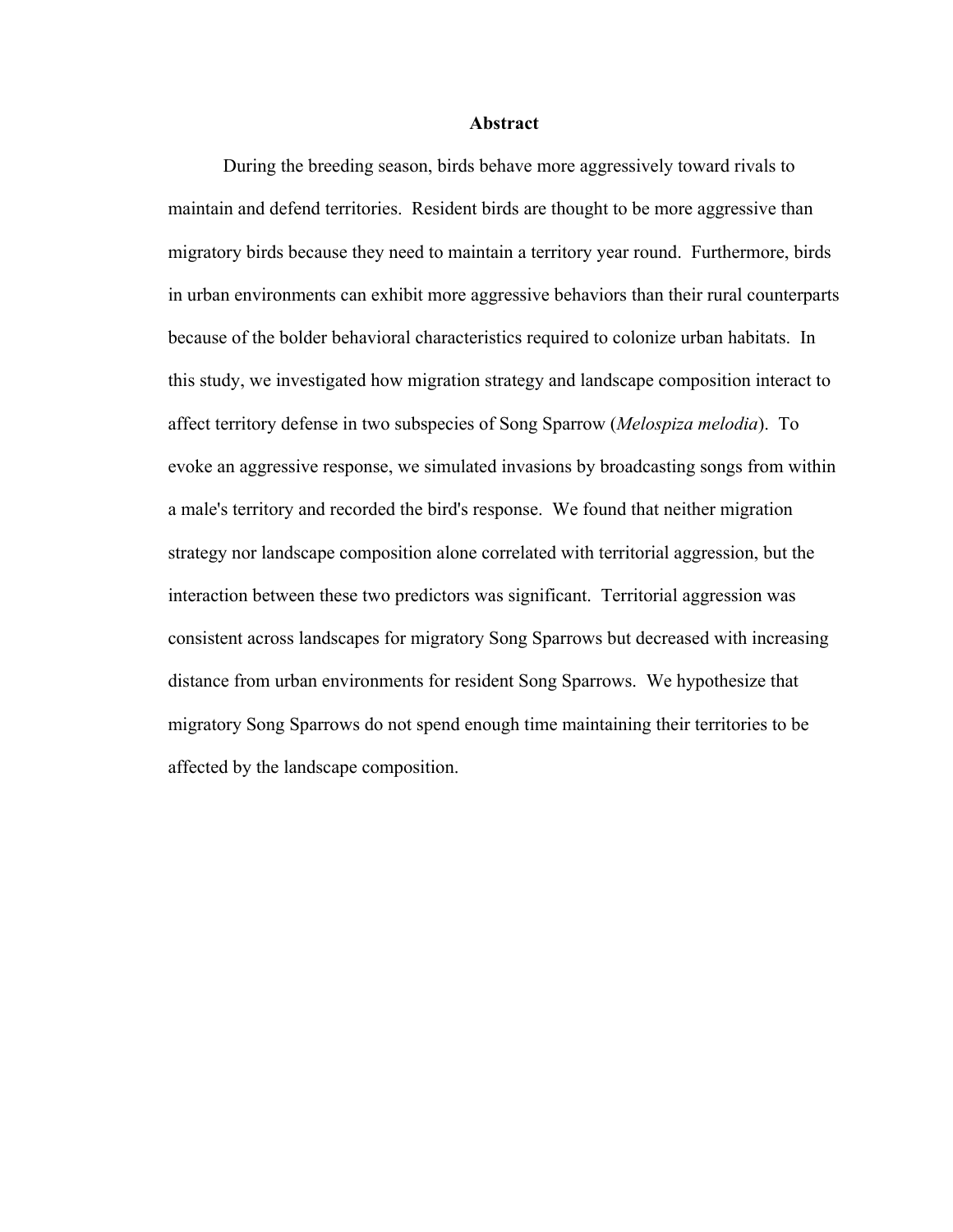## **Acknowledgements**

I would like to thank my thesis advisor Brian Olsen and my committee members Erik Blomberg, Stephen Coghlan, Kathleen Ellis, and Jennifer McCabe for all their advice, support, and encouragement throughout the thesis process. Without them, I would not have made it beyond the brainstorming and planning stages of this study.

Aside from my committee, I would like to thank Dennis Anderson, the Teton Science Schools, and the various interns that helped collect and organize the Maine and Wyoming data. I would also like to thank Elijah Davis, Mattie Paradise, and Andrea Santariello for proofreading and critiquing my thesis while working on their own studies.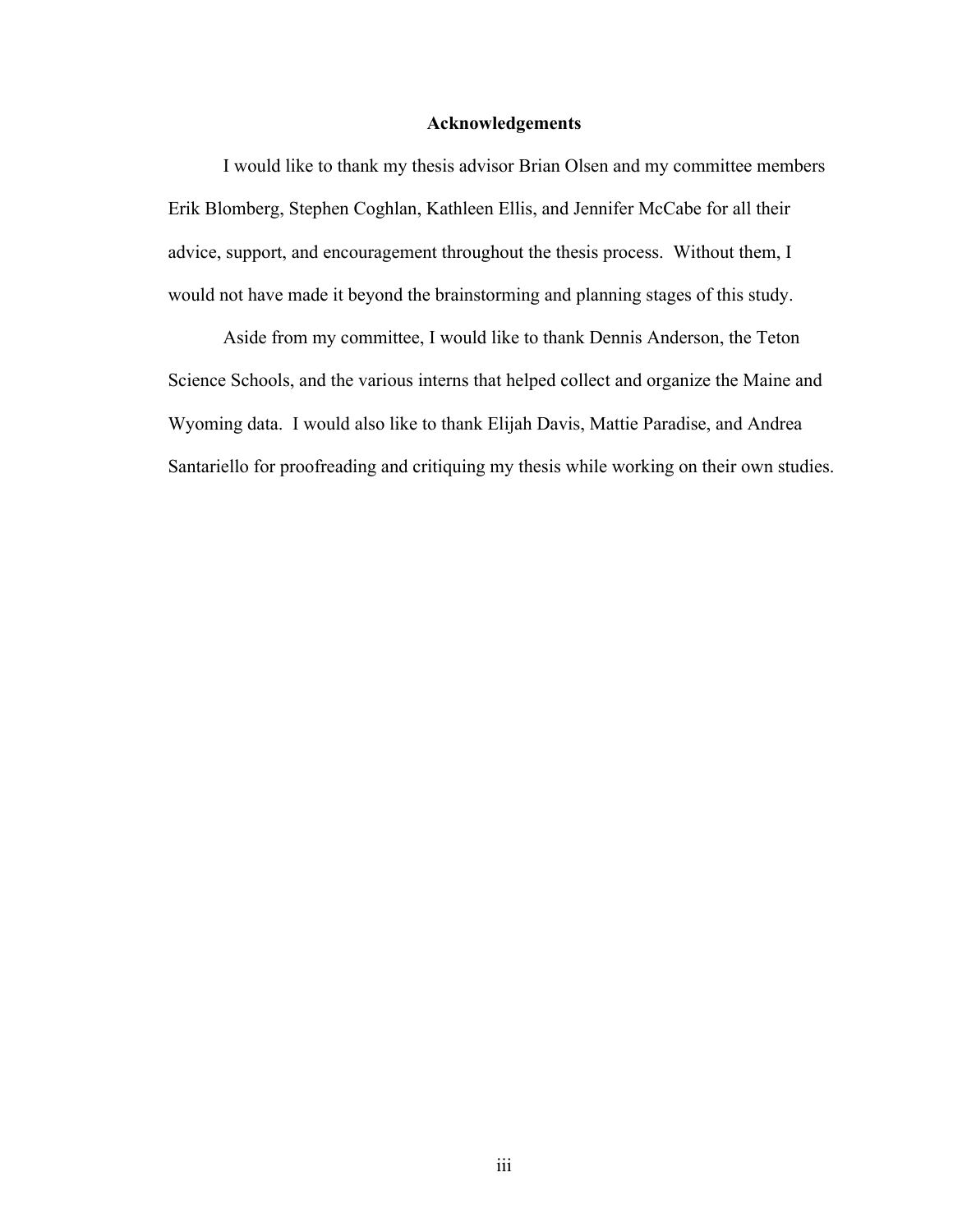## **Table of Contents**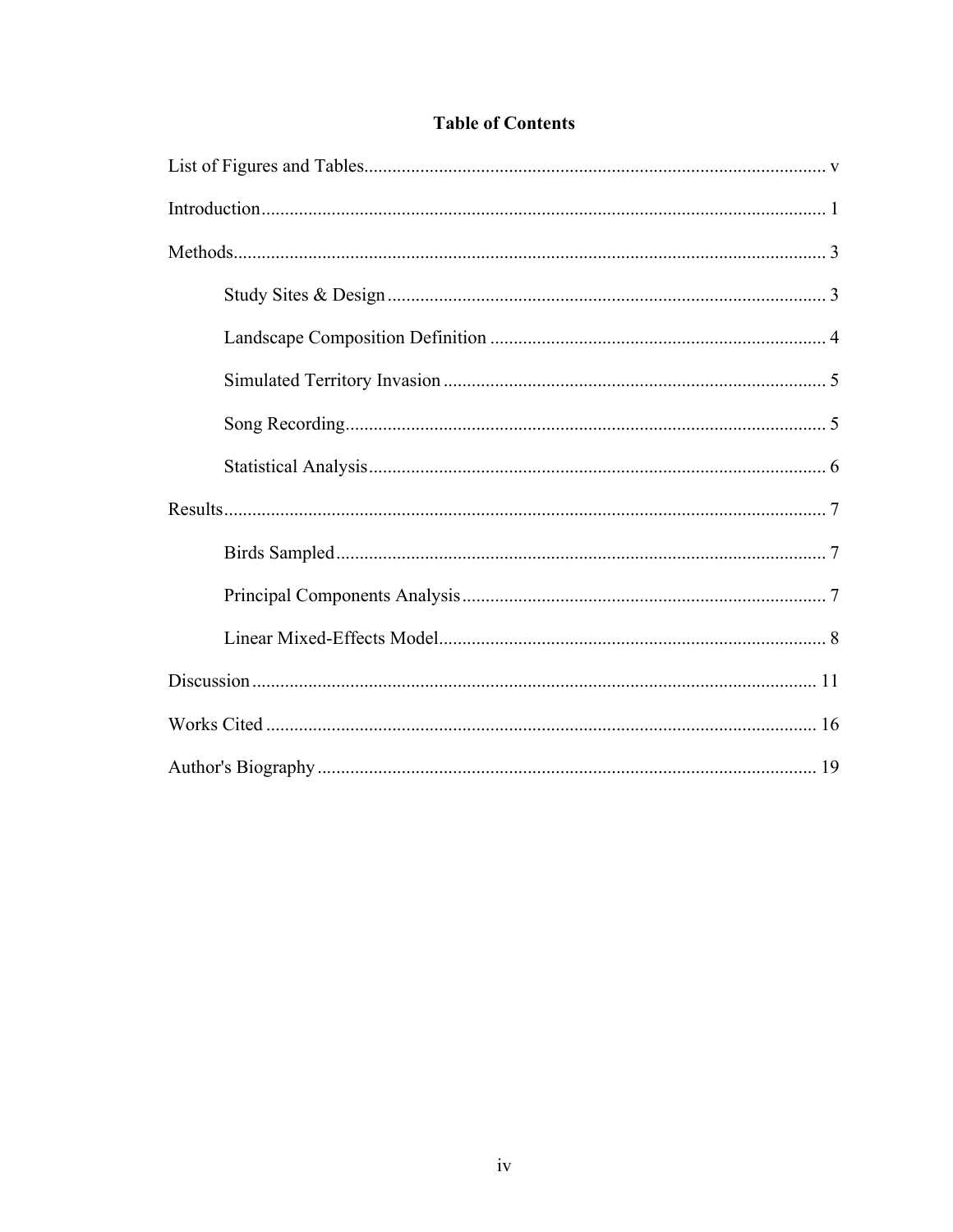## **List of Figures and Tables**

| Figure 1. The proportion of data set variance explained by each Principal Component    |
|----------------------------------------------------------------------------------------|
|                                                                                        |
| Table 1. Behavioral variables used in Principal Components Analysis and how they       |
|                                                                                        |
| Table 2. Results of the Linear Mixed-Effects Model with landscape composition defined  |
|                                                                                        |
| Table 3. Results of the Linear Mixed-Effects Model with landscape composition defined  |
|                                                                                        |
| Table 4. Results of the Linear Mixed-Effects Model with landscape composition defined  |
| by the continuous shortest distance to an urban object value $(n = 111^*)$ 10          |
| Figure 2. The interaction between migration strategy and landscape composition defined |
| as the minimum distance to an urban object from the survey point ( $p = 0.05$ ). A     |
| negative PC1 value was considered more aggressive than a positive PC1 value. 11        |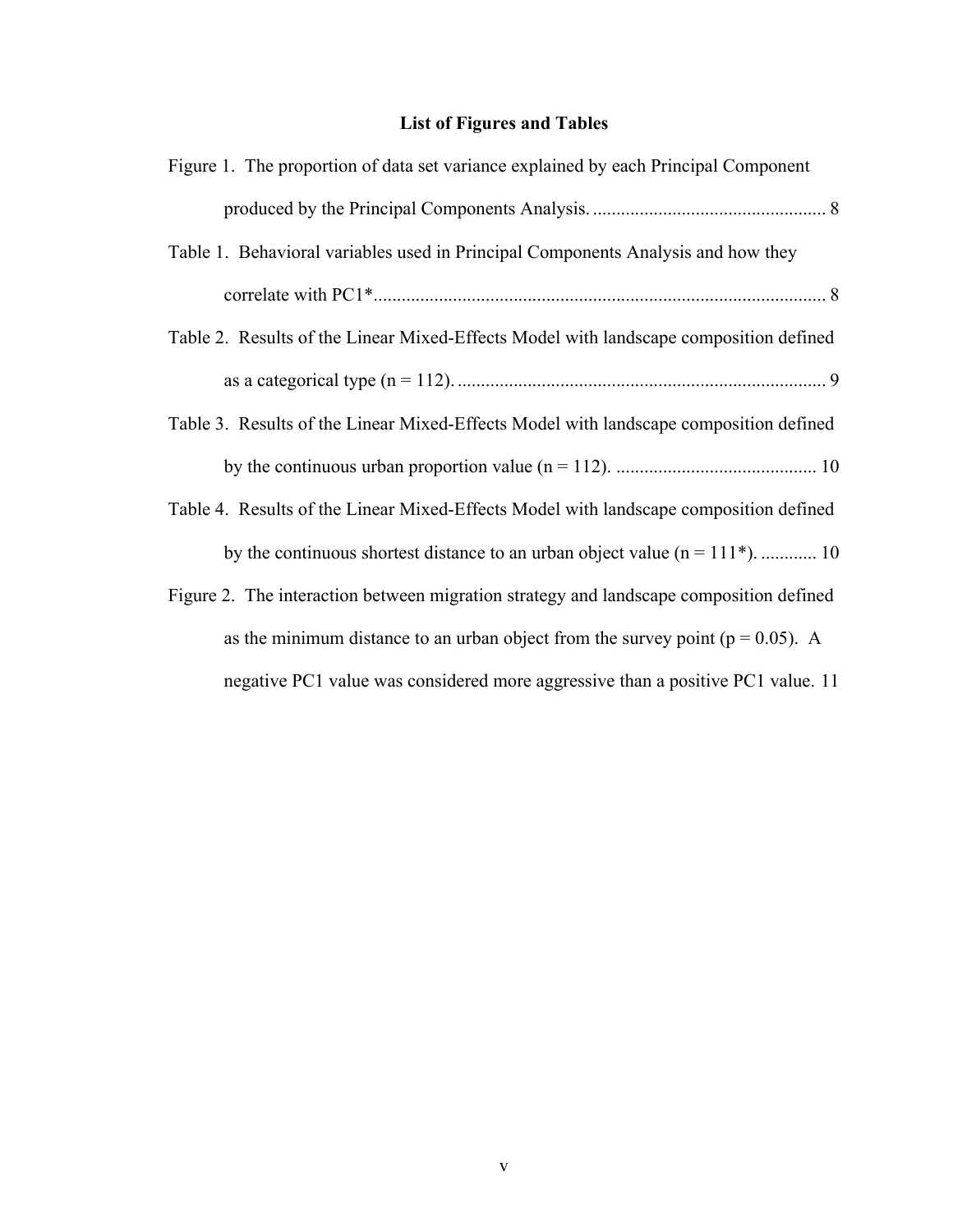## **Introduction**

Many bird species defend exclusive space (territories) using aggressive behaviors to increase reproductive success or survival by excluding others from a particular resource. The exact strategy and degree of aggression used is dependent on the species involved and environmental factors. For example, birds in highly disturbed environments may be more aggressive than individuals in more rural settings (Evans et al. 2010, Scales et al. 2011), and migratory birds may be less aggressive than resident (non-migratory) birds because of variation in the length of time the territory is maintained. Investigating how the frequency or form of an aggressive behavior changes in respect to contributing factors can provide valuable insight into how those factors affect territory aggression and how territorial behavior arises and evolves. In this study, we explored how migration strategy and landscape composition together affected territorial aggression in multiple populations of the Song Sparrow (*Melospiza melodia*).

For migratory bird species, territories are maintained during the breeding season but later abandoned as the bird leaves for its non-breeding grounds. As a consequence, interactions with neighbors are season-specific. The same is not true for resident bird species, which may maintain a territory year-round and have the same neighbors for years in a row (Akcay et al. 2009). Though these long-term associations can result in "forgiving" strategies where a territory holder displays less aggressive responses to neighbors than to strangers (Hyman 2002), Song Sparrows show no such effect (Akcay et al. 2009). Unfortunately, no studies on avian populations have explored the direct effects of migration strategy on territorial aggression. However, studies on fish populations have found that territorial aggression is positively correlated with duration of residence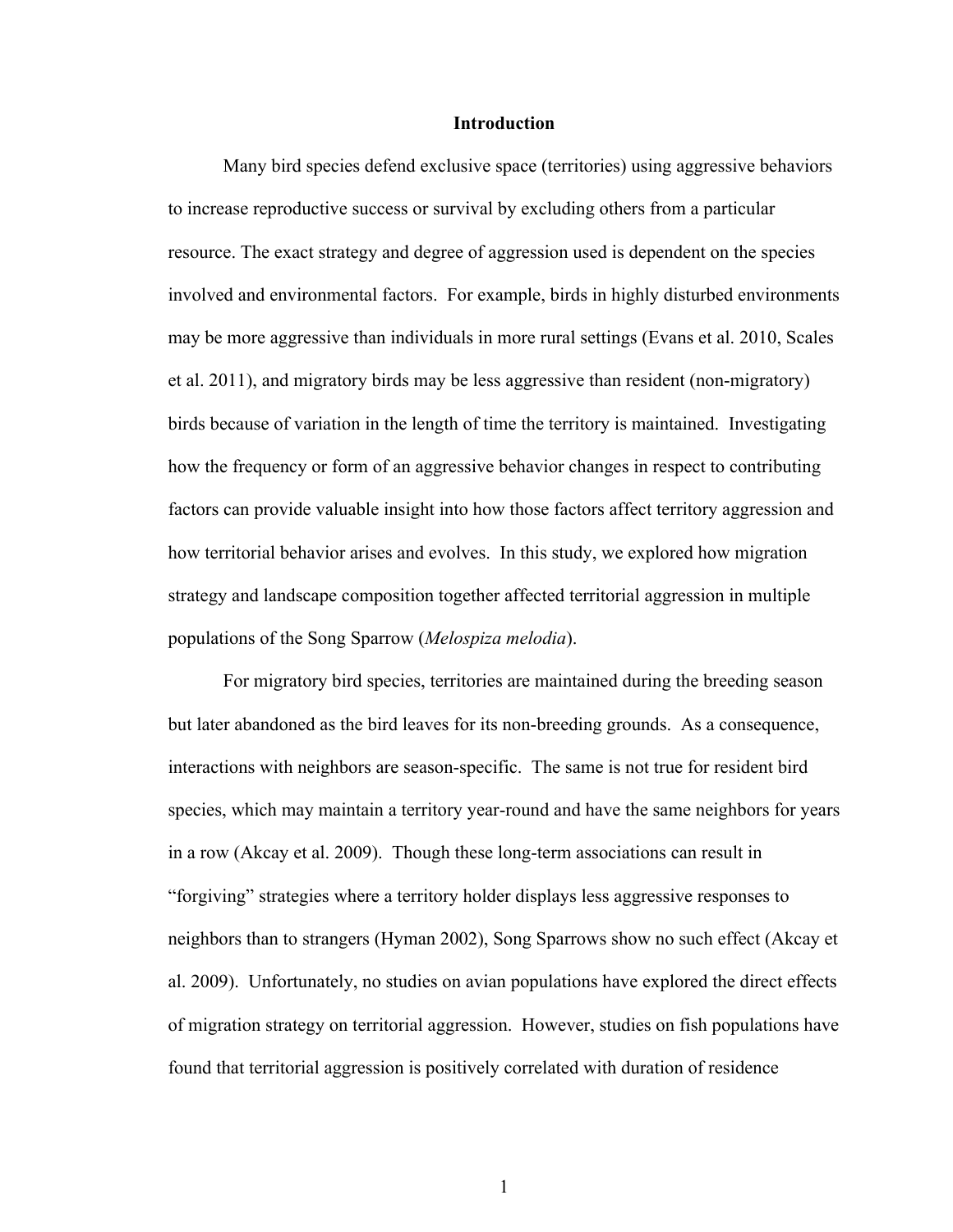(Bakker and Feuth-de Bruijn 1988, Hutchison and Iwata 2001). Resident fish are thought to be more aggressive because they experience greater selective pressure toward aggressive behaviors that would help them claim and maintain a territory (Hutchison and Iwata 2001). If resident bird populations experience similar selective pressure toward territoriality, then resident bird populations should be more aggressive than migratory bird populations that are only territorial during the breeding season.

To utilize urban environments, urban birds tend to be bolder than their rural counterparts (Evans et al. 2010) and more tolerant of humans (Metcalf et al. 2000, Evans et al. 2010).Boldness often correlates with territorial aggression among different sparrow populations, with urban Song Sparrows being both bolder and more aggressive than rural Song Sparrows (Evans et al. 2010, Scales et al. 2011). This correlation between boldness and aggression however, has not been detected within populations, only between populations with markedly different landscape compositions (Evans et al. 2010, Scales et al. 2011).

The Song Sparrow presents an ideal study species to test whether the effects of migration strategy and landscape composition interact to determine territory behaviors. It is one of the most common sparrows across North America, found as far north as Alaska and as far south as Mexico, and it lives in a variety of habitats from fields, swamps, and forest edges to backyards and parking lots (Arcese et al. 2002). The Song Sparrow also employs differing migration strategies, with populations being either migratory or resident (Erikson et al. 2011). As expected of a species that lives in a variety of habitats, the Song Sparrow shows significant geographic variation in size, color, and behavior (Aldrich 1984). Song, which the males use to claim their breeding territories and attract a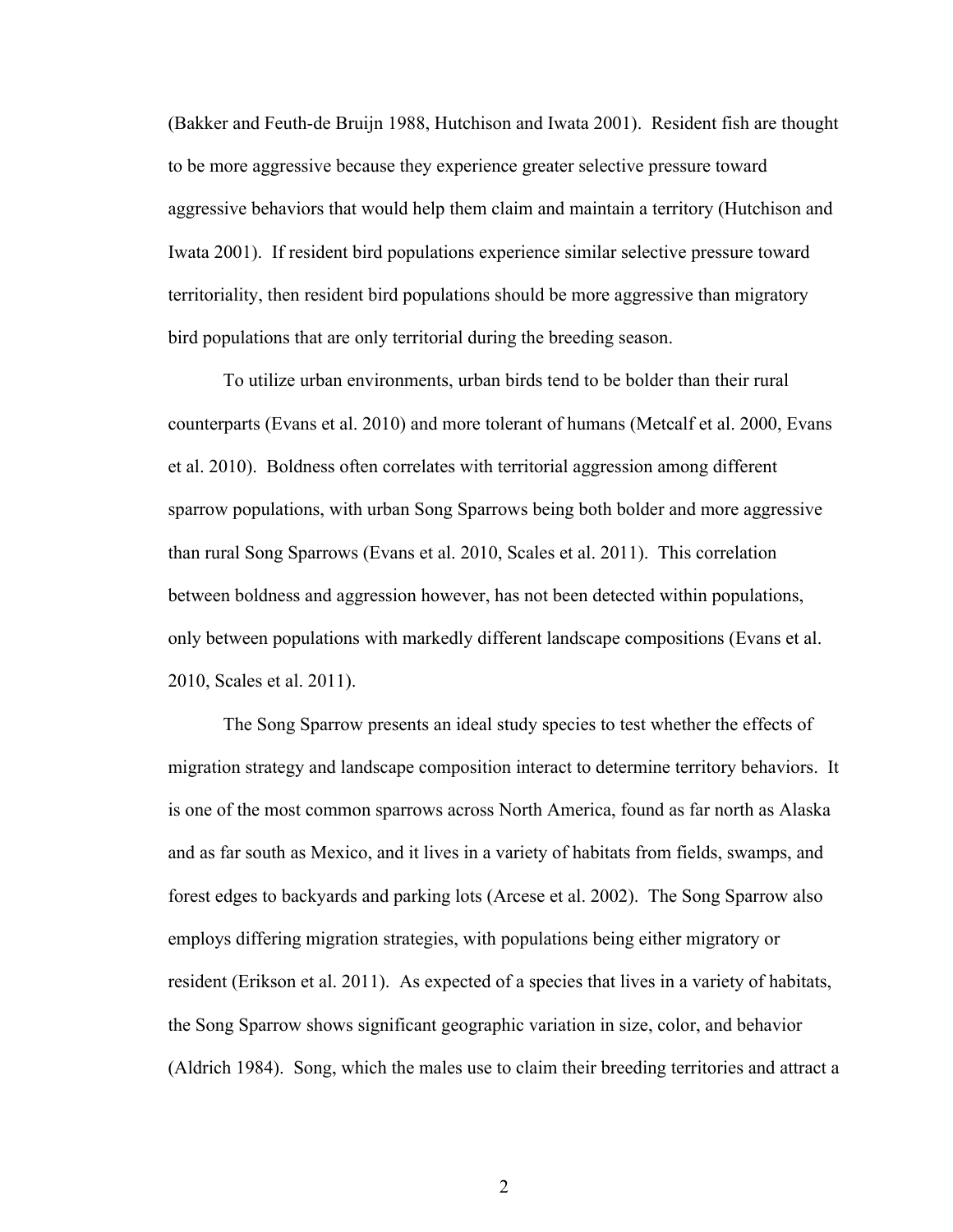mate, also varies geographically (Searcy et al. 2002). When faced with a rival male, the Song Sparrow will sing in warning (usually a loud song) and attempt to locate the invader. If the invader persists, the Song Sparrow will either flee or increase his flight and song frequency, switch to soft songs (quieter but more aggressive than loud songs: Nice 1943), and potentially even attack the intruder. Both song and flight are easily observed and can be recorded as a measure of aggression (Beecher et al. 2000a).

The goal of this study was to see how territorial aggression in breeding Song Sparrows changed in response to differing migration strategy and changing landscape composition (with respect to level of urbanization). If territorial aggression changes with migration strategy, we predicted that resident Song Sparrows would sing more often and search more fervently for invading males (i.e. behave more aggressively) than migratory Song Sparrows, which only maintain a territory during the breeding season (Arcese et al. 2002). If territorial aggression changes with urbanization, we predicted urban Song Sparrows would behave more aggressively than rural Song Sparrows because of the bold behaviors required more generally to utilize urban environments (Scales et al. 2011).

## **Methods**

#### *Study Sites & Design*

We conducted simulated territory invasions for Song Sparrows in three regions: Maine (Penobscot county), southern New England (Essex and Middlesex counties, Massachusetts; Hillsborough and Rockingham counties, New Hampshire), and Wyoming (Teton county). We selected these sites because they differed along three separate axes: migration strategy (migratory or resident), subspecies (*Melospiza melodia melodia* or *M.*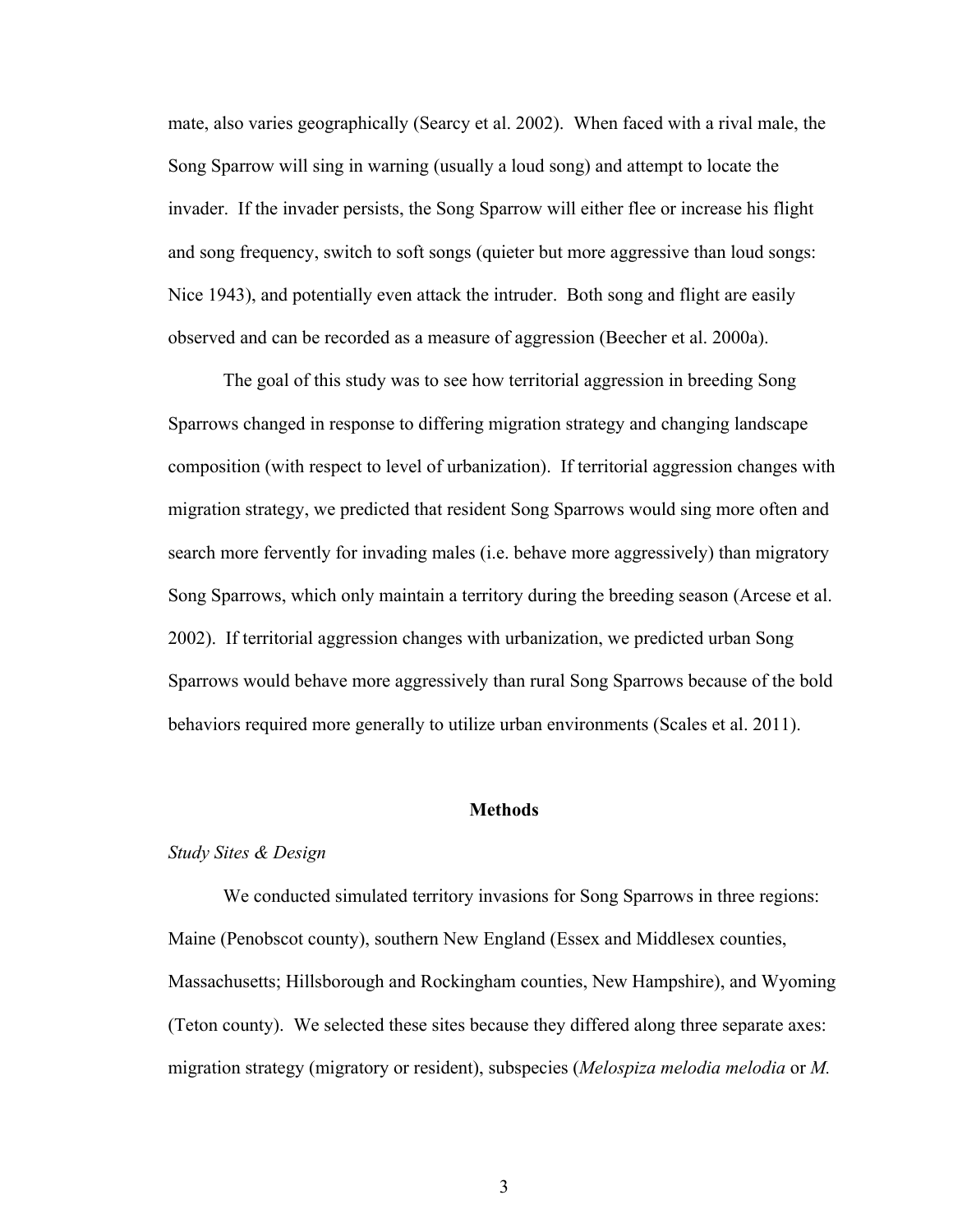*m. montana*), and landscape composition (urban or rural). Song Sparrows are migratory in Maine and Wyoming but are present year-round in southern New England (Erikson et al. 2011). The Song Sparrows in Maine and southern New England are the Eastern subspecies (*M. m. melodia*), but the birds in Wyoming are the Montana subspecies (*M. m. montana*) (Arcese et al. 2002).

Within each of the regions, we surveyed Song Sparrows in both rural and urban settings. In Maine, we surveyed within the town of Orono on the University of Maine campus (18 territories) and on Ayers Island (25 territories), an early successional island in the middle of the Penobscot River. We also surveyed two locations in Wyoming: Karns Meadow Park (22 territories), centrally located in the town of Jackson, and Blacktail Ponds (20 territories), located within Grand Teton National Park near the town of Moose. Survey locations in southern New England were spread out across Massachusetts (15 territories) and New Hampshire (4 territories) and included near equal numbers of urban and rural sites. Surveys took place June through August in 2012 and 2013.

## *Landscape Composition Definition*

We assessed categorical landscape composition to align with previous studies on Song Sparrow behavior by labeling them as either urban or rural (Evans et al. 2010, Scales et al. 2011). We also assessed landscape composition continuously using two different means: 1) the proportion of "urban" (buildings, roads, parking lots, etc.) to "rural" (fields, forests, etc.) land coverages within a 100 meter radius of the survey point and 2) the shortest distance to an "urban" object (buildings, roads, parking lots, etc.) from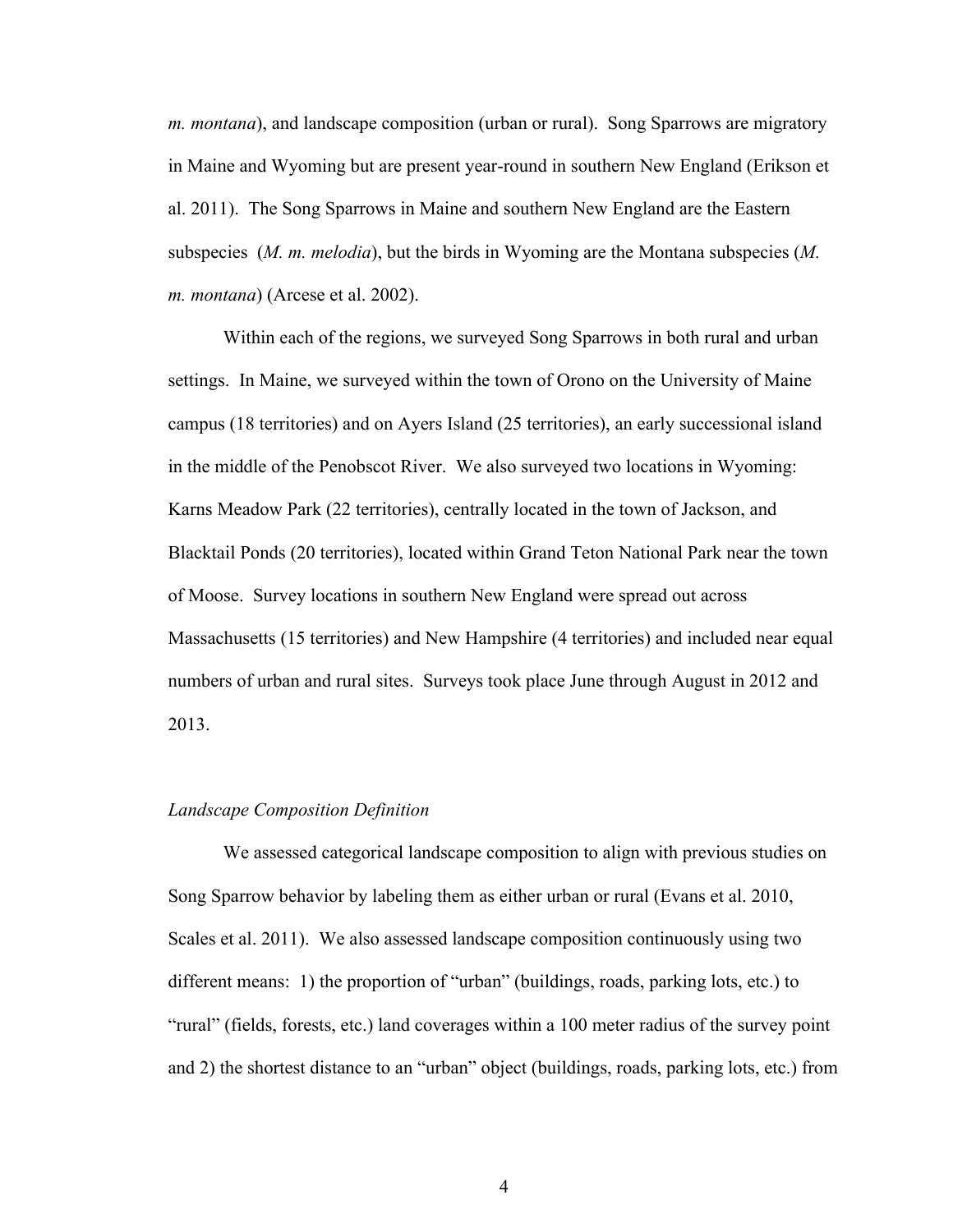the survey point. These continuous metrics offer a more fine-scale differentiation among territories, but they also assess landscape composition on a smaller scale than the categorical metric.

## *Simulated Territory Invasion*

Each simulated territory invasion consisted of two, three-minute phases: silence (the control phase) and playback (the invasion phase). For each invasion phase, we played a recorded song repeatedly throughout the three-minute period with 10 seconds of silence between each song replicate. The playback track was broadcast from a portable speaker and MP3 player that we concealed near a perch used by the territorial male during one of our previous observations. We flagged the area around the speaker at 2, 4, 8, and 16 meter intervals for ease of position estimates (see the following paragraph). Song Sparrow territories within 100 meters of each other were surveyed on separate days to avoid multiple simulated invasions within a small area on the same day. We surveyed males between one and three times throughout the breeding season. During the invasion phase, we recorded the Song Sparrow's perch changes and position and song frequency and type (loud or soft: *sensu* Anderson et al. 2007) using a voice recorder. From these recordings, we calculated a suite of behavioral variables that we thought were indicative of aggression.

## *Song Recording*

To avoid a behavioral bias due to foreign songs (Searcy et al. 2002), we recorded local songs from each Song Sparrow population near the populations we surveyed (but at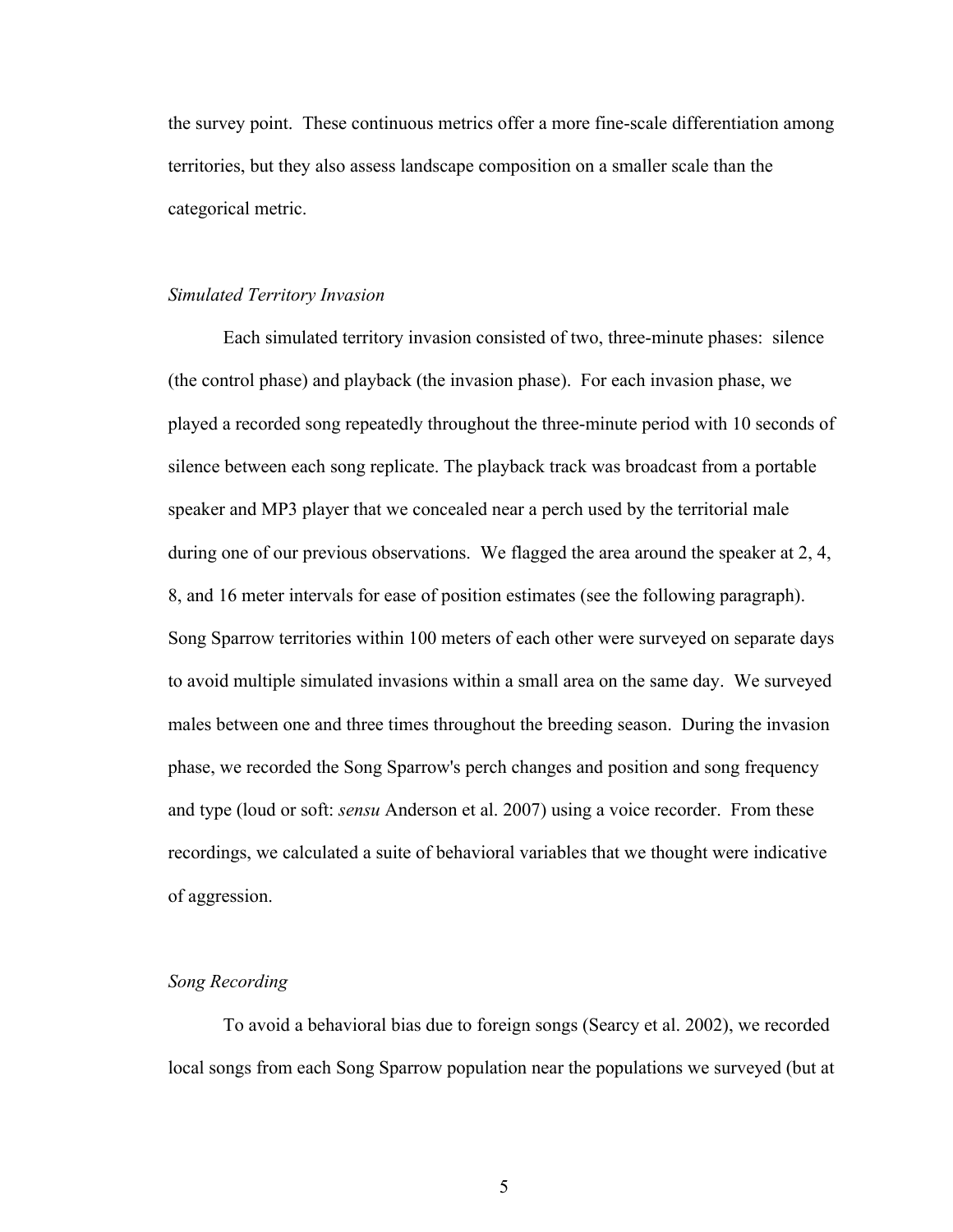least 3 kilometers from the nearest surveyed bird). We recorded the songs using either the internal microphone of a Roland R-09HR recorder or a Sennheiser K6 shotgun-style microphone and sound parabola hooked up to a Marantz PMD660 recorder. We then used these recordings to generate 9-minute tracks used in the simulated territory invasions. The recording used for each survey was selected randomly from the appropriate set (Maine set  $= 17$  songs, Wyoming set  $= 13$  songs, southern New England set = 7 songs) of local male songs (to avoid issues of pseudoreplication: Kroodsma 1989).

## *Statistical Analysis*

From the invasion data, we derived nine behavioral variables (Table 1) that we used to run a Principal Components Analysis (PCA). Principal Component 1 (PC1) negatively correlated with the behavioral variables consistent with aggression, and thus we used PC1 as our aggression response variable.

We ran three Linear Mixed-Effects Models using the PC1 value for each simulated invasion as our dependent variable. To test our primary research hypotheses, we included the fixed effects of the interaction between landscape composition and migration strategy and between landscape composition and subspecies in each of the three models. We also included Julian date nested within subspecies as a fixed effect in all the models to control for the subspecies specific phenologies for changes in territorial behavior. Each of the three models differed in how we defined landscape composition (either as a categorical type, a land coverage proportion, or as a minimum distance). All three models included study year and male identification number as random effects to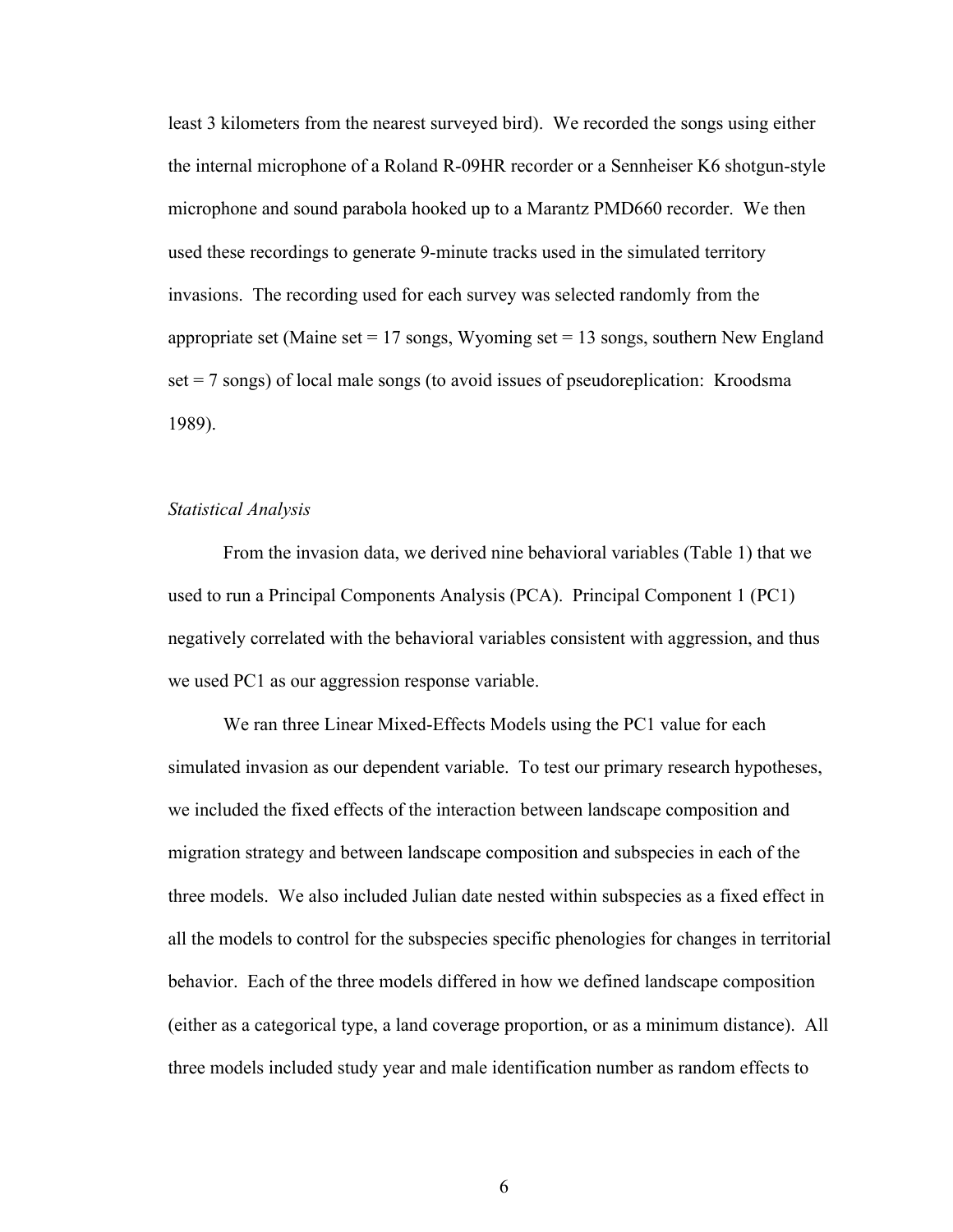control for potential differences where they nested between 2012 and 2013 and between simulated invasions for males we surveyed more than once. All statistical analyses were performed using the statistical program RStudio (2012).

## **Results**

## *Birds Sampled*

In total, we performed 112 simulated territorial invasions with 70 Song Sparrow males. Of these surveys, 53 were conducted in Maine (30 birds), 14 in southern New England (14 birds), and 45 in Wyoming (26 birds). Divided by treatments, we had 56 migratory birds and 14 resident birds, 39 birds in rural landscapes and 31 birds in more urban landscapes, and 44 birds of the Eastern subspecies and 26 birds of the Montana subspecies.

#### *Principal Components Analysis*

Of the nine Principal Components generated by the PCA, PC1 explained 45.3% of the variation in the initial dataset (Figure 1). PC1 showed a positive correlation with the minimum approach distance to the speaker, time until first song, and time until first perch change, and a negative correlation with the total number of songs, total number of soft songs, total number of perch changes, time spent within 16 meters of speaker, time spent within 4 meters of speaker, and total time observed during the three minutes of silence prior to playback (Table 1). In other words, PC1 showed a negative correlation with aggression with negative PC1 values indicating more aggression than positive PC1 values.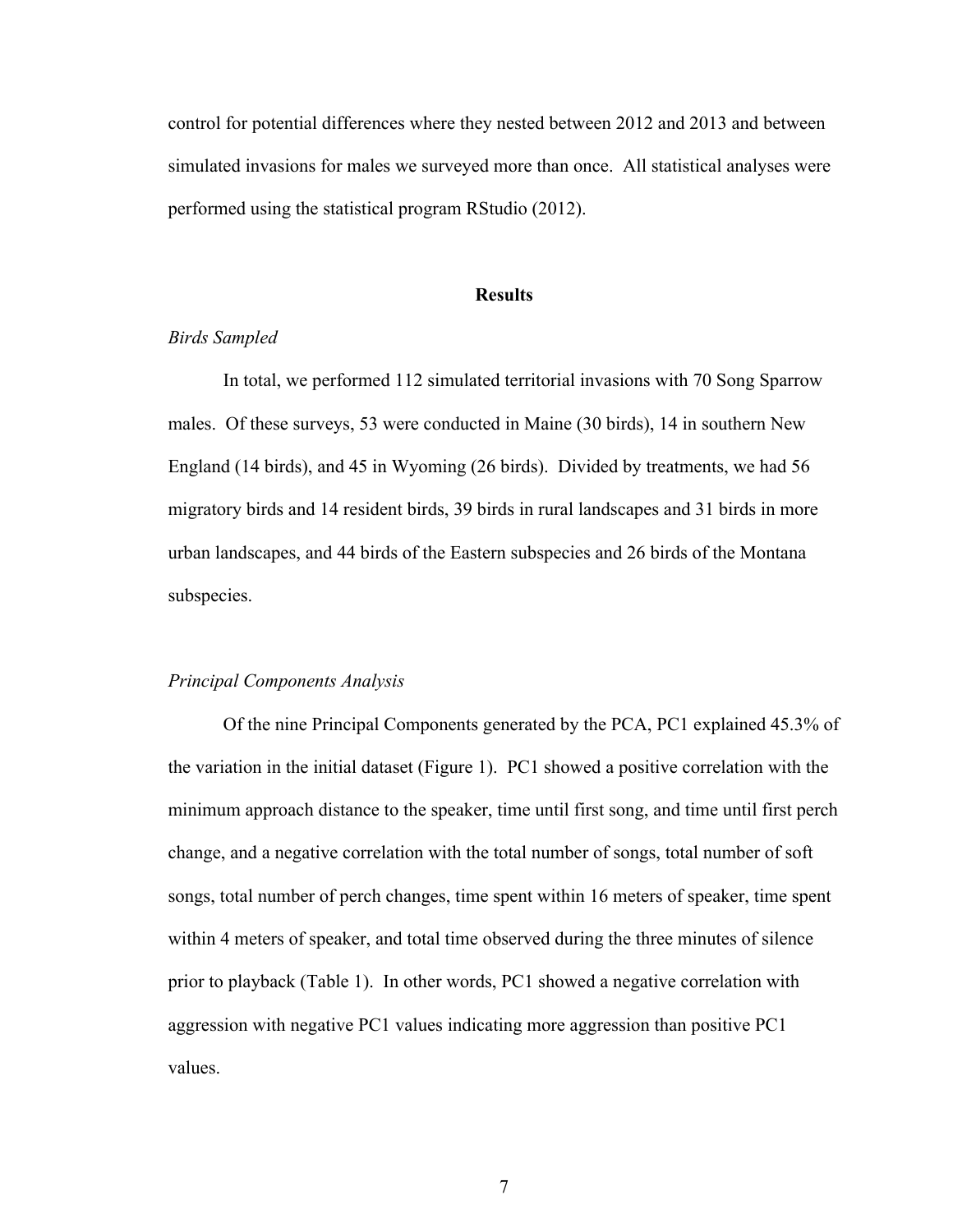

Figure 1. The proportion of data set variance explained by each Principal Component produced by the Principal Components Analysis.

|         | Table 1. Behavioral variables used in Principal Components Analysis and how they correlate with |  |
|---------|-------------------------------------------------------------------------------------------------|--|
| $PC1*.$ |                                                                                                 |  |

| <b>Variable</b>                          | Correlation |
|------------------------------------------|-------------|
| Minimum approach distance to the speaker | ┿           |
| Time until first song                    | $\pm$       |
| Time until first perch change            | $\pm$       |
| Total number of songs                    |             |
| Total number of soft songs               |             |
| Total number of perch changes            |             |
| Time spent within 16 meters of speaker   |             |
| Time spent within 4 meters of speaker    |             |
| Total time observed                      |             |

\*PC1 correlates negatively with aggression.

## *Linear Mixed-Effects Model*

Neither migration strategy, subspecies, nor Julian date had a significant

relationship with PC1 in any of the models (Tables 2, 3, 4). Landscape composition also did not correlate significantly with PC1 when defined as a categorical type ( $n = 112$ , df = 69, t = -0.77, p = 0.45, Table 2), a land coverage proportion (n = 112, df = 69, t = -0.35, p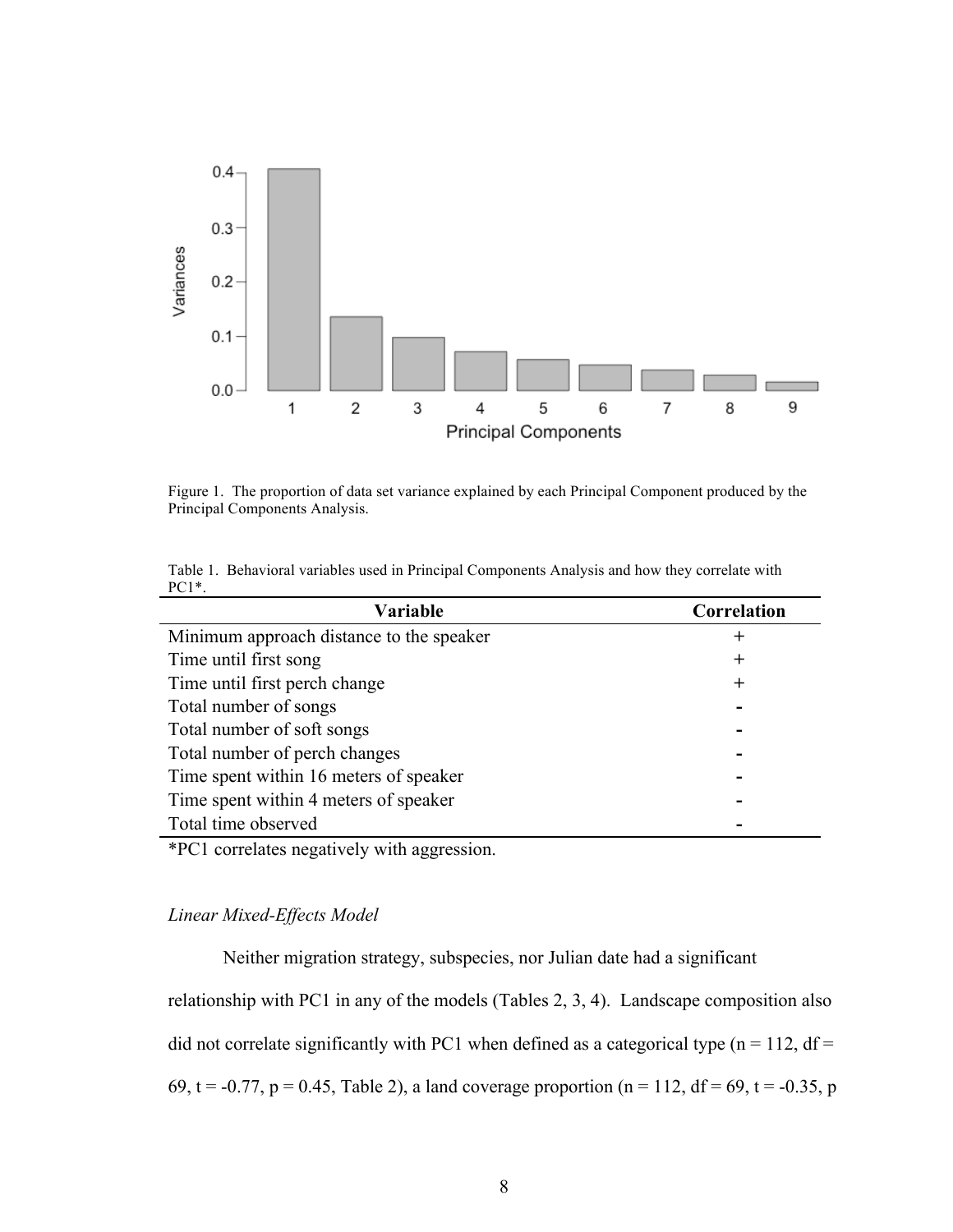$= 0.73$ , Table 3), or a minimum distance to an urban object (n = 111, df = 68, t = 1.71, p  $= 0.09$ , Table 4), although defining landscape composition as a minimum distance had the strongest trend. Only the interaction between landscape composition (defined as a minimum distance) and migration strategy showed a significant correlation with aggression ( $t = -2.00$ ,  $p = 0.05$ , Table 4). The aggression of migratory birds was unrelated to landscape composition, but aggression was positively correlated with degree of urban-ness (as defined by the minimum distance to an urban object) among resident birds (Figure 2).

| type $(n = 112)$ . |         |                                   |    |         |      |  |
|--------------------|---------|-----------------------------------|----|---------|------|--|
| Variable           | Value   | Standard error DF t-value p-value |    |         |      |  |
| Intercept          | $-0.62$ | 3.82                              | 69 | $-0.16$ | 0.87 |  |
| Landscape type     | $-0.97$ | 1.27                              | 69 | $-0.77$ | 0.45 |  |

Table 2. Results of the Linear Mixed-Effects Model with landscape composition defined as a categorical

| Intercept                     | $-0.62$ | 3.82 | 69 | $-0.16$ | 0.87 |
|-------------------------------|---------|------|----|---------|------|
| Landscape type                | $-0.97$ | 1.27 | 69 | $-0.77$ | 0.45 |
| Migration strategy            | $-0.09$ | 0.73 | 69 | $-0.13$ | 0.90 |
| Subspecies                    | 0.98    | 4.29 | 69 | 0.23    | 0.82 |
| Interaction between landscape | 0.62    | 1.11 | 69 | 0.55    | 0.58 |
| type and migration strategy   |         |      |    |         |      |
| Interaction between landscape | 0.90    | 0.81 | 69 | 1.10    | 0.27 |
| type and subspecies           |         |      |    |         |      |
| Julian date (M. m. montana)   | 0.01    | 0.02 | 34 | 0.61    | 0.55 |
| Julian date (M. m. melodia)   | $-0.01$ | 0.01 | 34 | $-0.62$ | 0.54 |
|                               |         |      |    |         |      |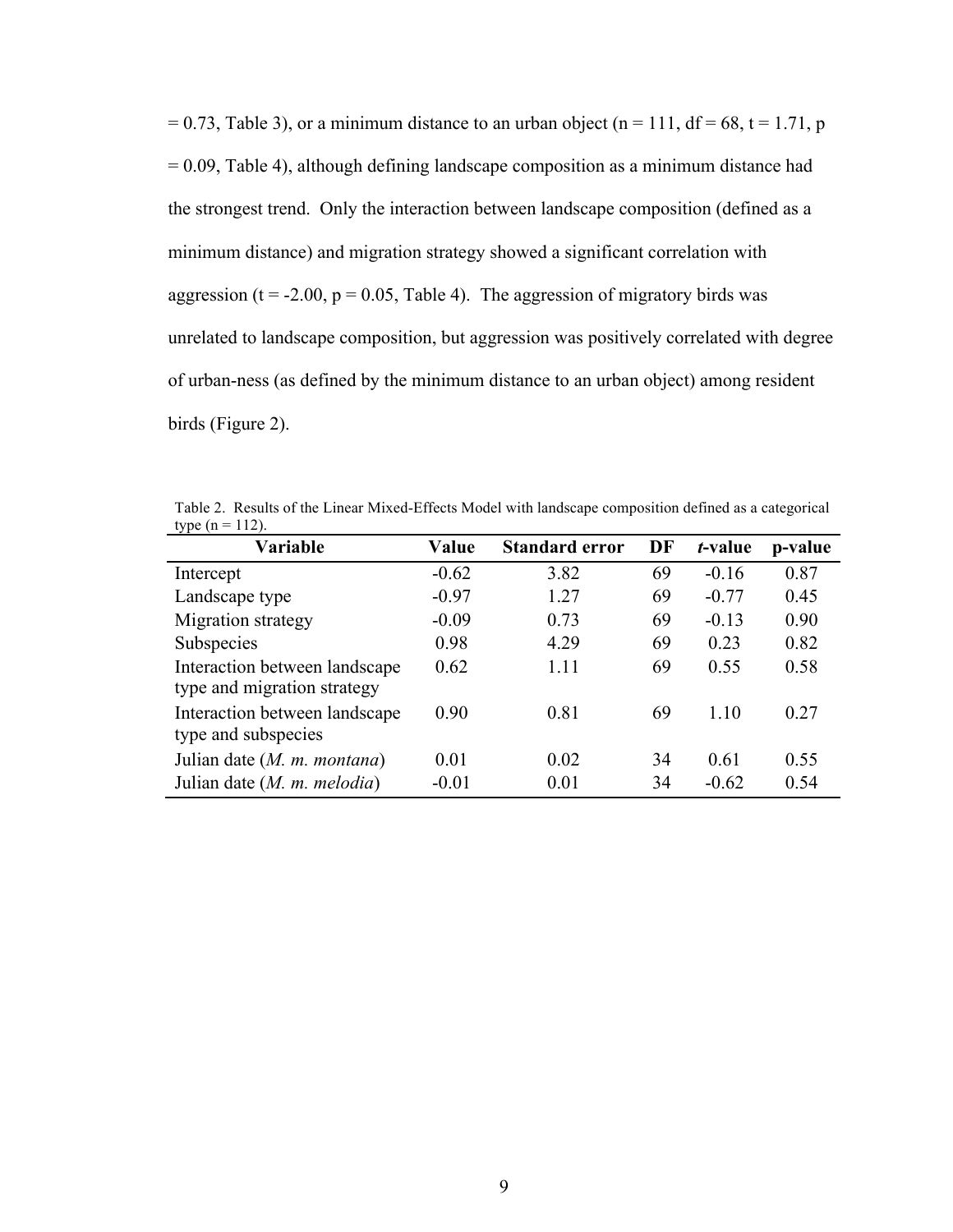| Variable                                                               | Value   | <b>Standard error</b> | DF | <i>t</i> -value | p-value |
|------------------------------------------------------------------------|---------|-----------------------|----|-----------------|---------|
| Intercept                                                              | $-1.02$ | 3.74                  | 69 | $-0.27$         | 0.79    |
| Proportion urban-ness                                                  | $-1.61$ | 4.65                  | 69 | $-0.35$         | 0.73    |
| Migration strategy                                                     | $-0.21$ | 0.71                  | 69 | $-0.30$         | 0.77    |
| Subspecies                                                             | 1.63    | 4.22                  | 69 | 0.39            | 0.70    |
| Interaction between<br>proportion urban-ness and<br>migration strategy | 2.55    | 3.34                  | 69 | 0.76            | 0.45    |
| Interaction between<br>proportion urban-ness and<br>subspecies         | $-0.11$ | 3.38                  | 69 | $-0.03$         | 0.97    |
| Julian date $(M. m. montana)$                                          | 0.01    | 0.02                  | 34 | 0.69            | 0.49    |
| Julian date $(M. m. \, melodia)$                                       | $-0.01$ | 0.01                  | 34 | $-0.66$         | 0.51    |

Table 3. Results of the Linear Mixed-Effects Model with landscape composition defined by the continuous urban proportion value ( $n = 112$ ).

Table 4. Results of the Linear Mixed-Effects Model with landscape composition defined by the continuous shortest distance to an urban object value ( $n = 111$ <sup>\*</sup>).

| Variable                                                                                  | Value   | <b>Standard error</b> | DF | t-value | p-value |
|-------------------------------------------------------------------------------------------|---------|-----------------------|----|---------|---------|
| Intercept                                                                                 | $-3.15$ | 3.75                  | 68 | $-0.84$ | 0.40    |
| Distance to an urban object                                                               | 0.01    | 0.00                  | 68 | 1.71    | 0.09    |
| Migration strategy                                                                        | 0.90    | 0.64                  | 68 | 1.40    | 0.17    |
| Subspecies                                                                                | 3.14    | 4.22                  | 68 | 0.75    | 0.46    |
| Interaction between distance<br>to an urban object and<br>migration strategy <sup>+</sup> | $-0.01$ | 0.00                  | 68 | $-2.00$ | 0.05    |
| Interaction between distance<br>to an urban object and<br>subspecies                      | 0.00    | 0.00                  | 68 | $-0.93$ | 0.36    |
| Julian date $(M. m. montana)$                                                             | 0.02    | 0.02                  | 34 | 0.93    | 0.36    |
| Julian date $(M. m. \, melodia)$                                                          | $-0.01$ | 0.01                  | 34 | $-0.66$ | 0.51    |

\* We could not measure a minimum distance for one simulated territory invasion so it was removed from the model

<sup>+</sup> Interaction displayed in Figure 2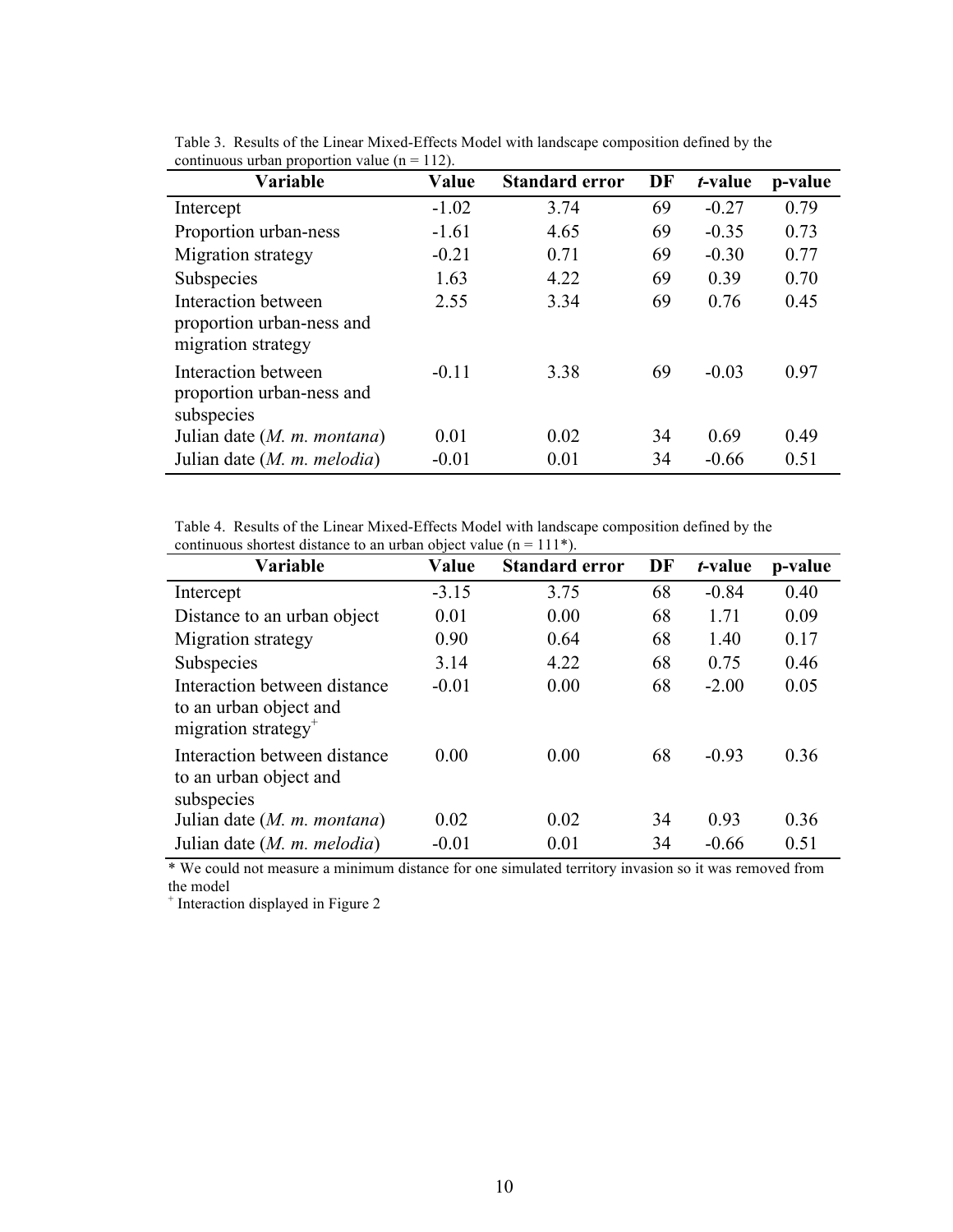

Figure 2. The interaction between migration strategy and landscape composition defined as the minimum distance to an urban object from the survey point ( $p = 0.05$ ). A negative PC1 value was considered more aggressive than a positive PC1 value.

#### **Discussion**

Our findings did not support either of our hypotheses in their entirety. There was no consistent difference in territorial aggression between the migratory and the resident Song Sparrow populations nor did territorial aggression consistently increase as the landscape became more urban. However, there were differences in how landscape affected aggression between migratory and resident birds. Territorial aggression correlated with landscape composition within the resident Song Sparrows but not within migratory sparrows. Notably, this interaction between migration strategy and landscape composition was only significant when we defined landscape composition as the minimum distance to an urban object (not defined by previous studies: Evans et al. 2010, Scales et al. 2011).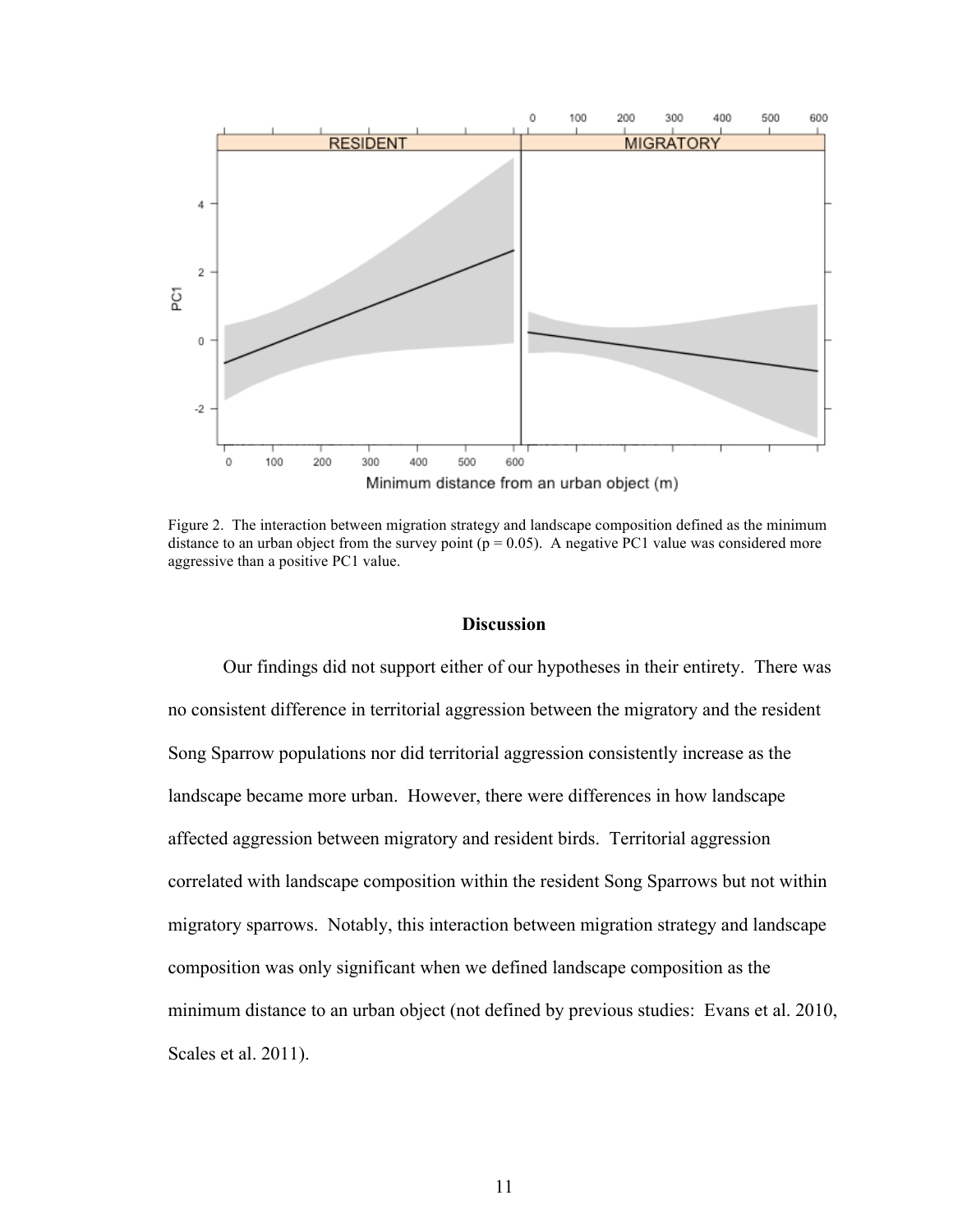We did not detect a correlation between territorial aggression and migration strategy as has been reported within fish populations (Bakker and Feuth-de Bruijn 1988, Hutchison and Iwata 2001). This may be because Song Sparrows employ a conditional retaliation strategy when dealing with neighbors and intruders, behaving more aggressively towards aggressive neighbors or males that have recently invaded the holder's territory than neutral neighbors (Ackay et al. 2009). This kind of strategy is dependent on interactions between neighbors, not whether or not the population migrates. Our results suggest that differences between migratory and resident populations may simply be symptomatic of differences between populations in general and not related directly to migration strategy. Year-round territory defense does not consistently result in higher aggression levels relative to migratory Song Sparrows.

However, we may not have been able to detect a correlation between territorial aggression and migration strategy because of the relatively small sample sizes of the two treatment groups. An existing correlation might not have been detectable because of the resulting large variation in aggression seen within the resident sample group. Despite this power issue, variation in aggression within migratory strategy appears larger than any consistent variation between migratory strategies, if it exists.

Landscape composition alone did not correlate with observed territorial aggression, which indicates that patterns found in previous studies about landscape composition (Evans et al. 2010, Scales et al. 2011) may be localized occurrences and not descriptive of the entire species. Another explanation for why we did not detect the previously found patterns is that we measured aggressive response differently. In the prior two studies, aggressive response was identical to bird's average distance from the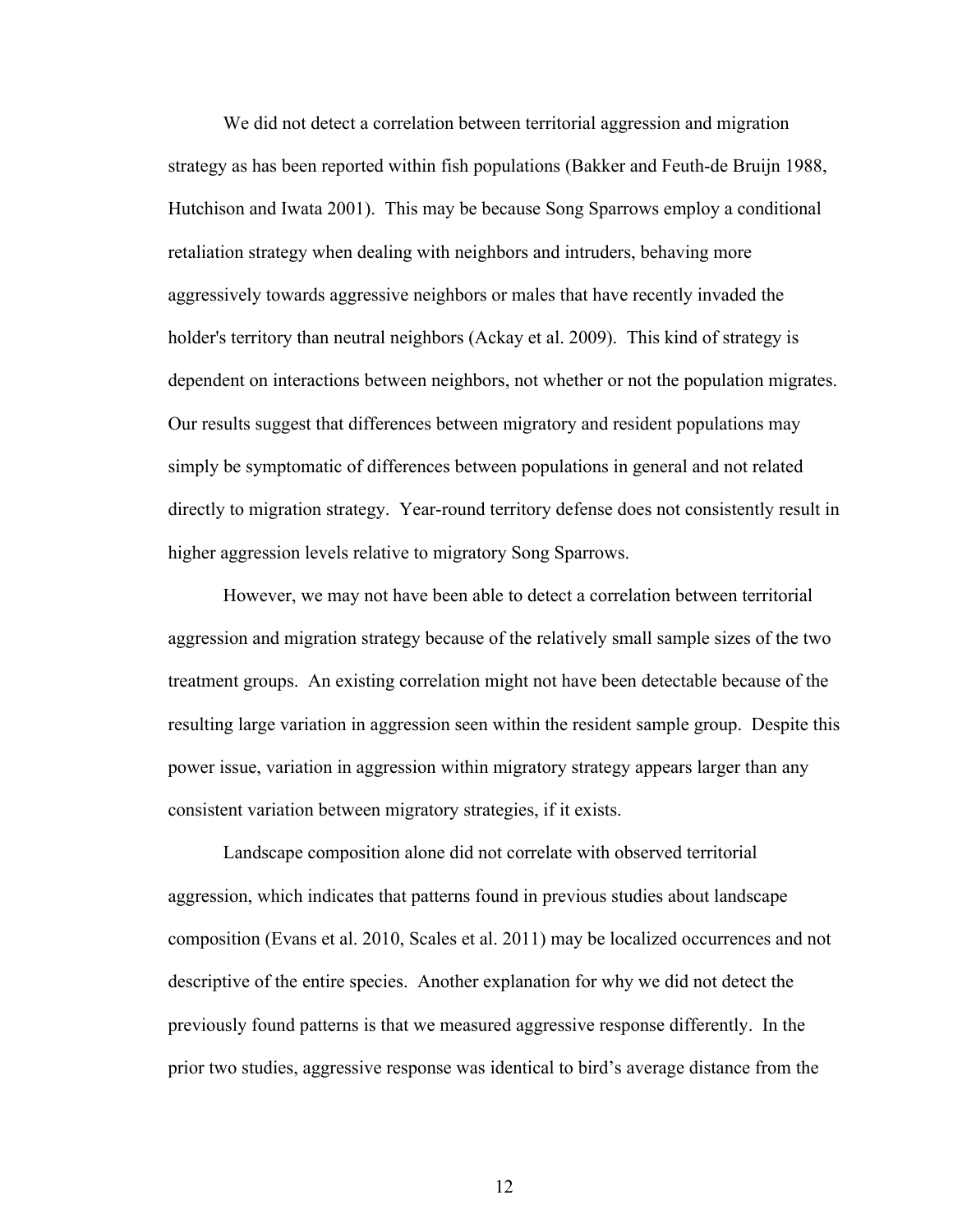speaker during playback (Evans et al. 2010, Scales et al. 2011). We suggest that any single metric is only one part of territorial defense; average distance from speaker does not describe a male's attempt to locate the intruder, how often he challenges the rival through song, or how long such challenges might last. Though correlations have been found using single territorial defense behaviors, they demonstrate significant individual variation relative to suites of behaviors (Nowicki et al. 2002). The individual variation suggests there are different defense strategies the bird can utilize, so that measuring a single defense behavior may only work with birds that use that particular defense strategy, an unlikely assumption given the variation observed within and across populations. Principal components, like the one constructed here, can better summarize a suite of behaviors indicative of aggression to describe correlated aggression strategies more accurately.

We found that landscape composition has an effect on territorial aggression in resident Song Sparrows but not in migratory Song Sparrows, and that resident Song Sparrows become less aggressive the further they are from an urban object. We hypothesize that the difference between the effect of landscape on birds exhibiting the two migratory strategies is caused by the difference in time that migratory versus resident Song Sparrows spend within a particular environment. Migratory Song Sparrows will only maintain a specific territory for the breeding season's duration before migrating back to their non-breeding grounds. Thus, any effects caused by their environment may not manifest during this short period of time. Resident Song Sparrows, which maintain territories year around, can remain within the same environment for five years or longer (Hiebert et al. 1989, Beecher et al. 2000b), an adequate amount of time for environmental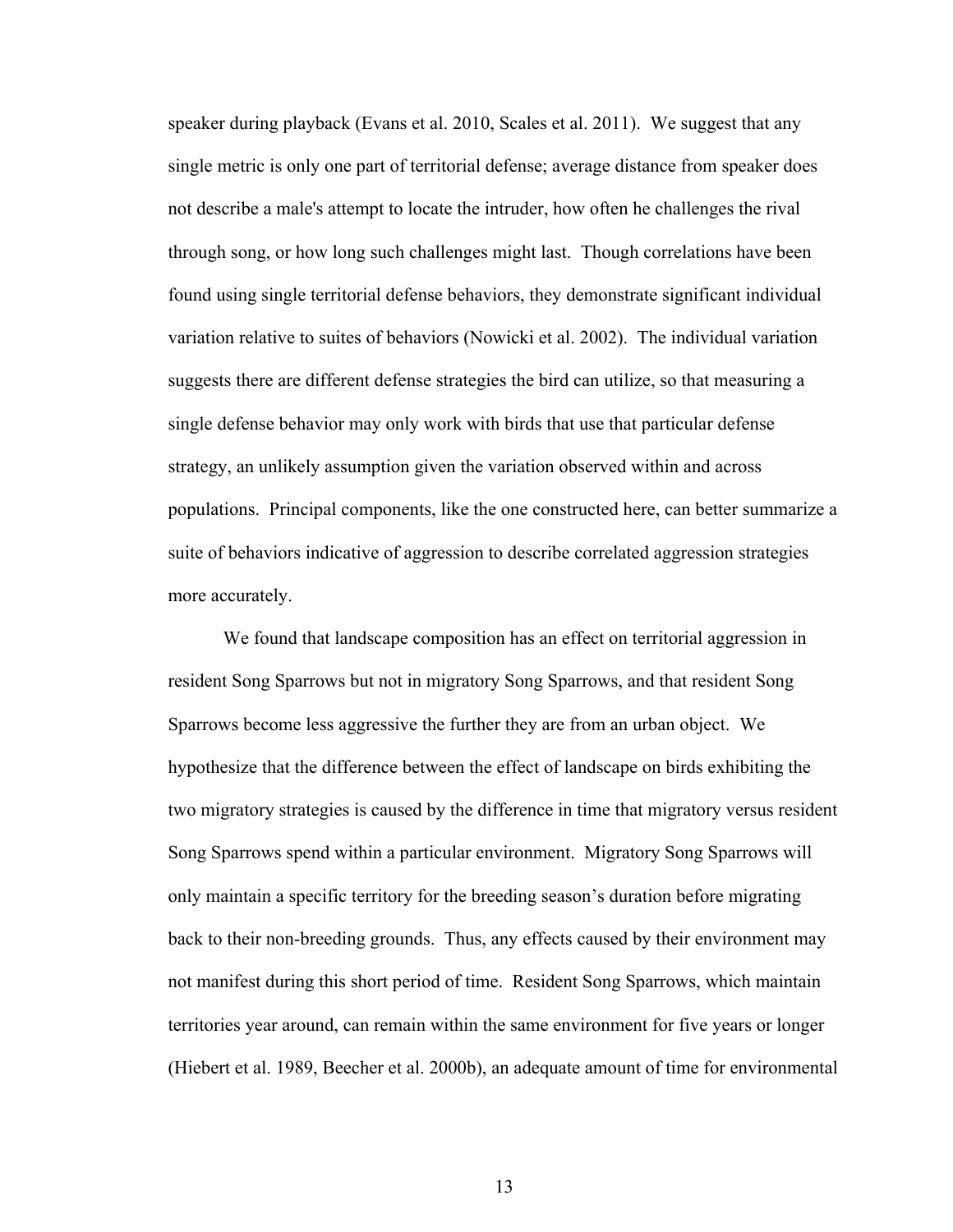effects to manifest in the bird's behavior. The correlation that territorial aggression decreases among resident Song Sparrows as distance from an urban object increases ties in with previous research: animals in urban environments tend to be bolder and thus more aggressive than their rural counterparts (Huntingford 1976, Dochtermann and Jenkins 2007, Kortet and Hedrick 2007, Reaney and Backwell 2007). Resident Song Sparrows, it seems, are no exception, although migratory Song Sparrows are.

Alternatively, resident birds with different aggression tendencies may be more likely than migratory birds to self-sort themselves on a landscape. Highly aggressive, resident sparrows may be better able to locate prime urban habitats with higher food resources (Scales et al. 2013) than migratory individuals because of their increased finescale knowledge of the landscape. Migratory males are under heavy selective pressure to establish territories soon after arrival from the non-breeding grounds in order to secure higher-quality territories (Smith and Moore 2004). Time-limited decisions may constrain information gathering and result in less-informed decisions (Scales et al. 2013).

As to why the interaction between migration strategy and landscape composition was only significant when landscape composition was defined as a minimum distance is best explained by the methods used to calculate the three different landscape composition values. The first definition of landscape composition involved assigning each sample one of two possible categorical types even though the landscapes we surveyed covered a gradient of compositions. There were also potential discrepancies in the categorizations (i.e. what may be considered urban in Wyoming is not the same as what would be considered urban in southern New England). The second definition of landscape composition involved calculating the proportion of urban land coverage within 100-m of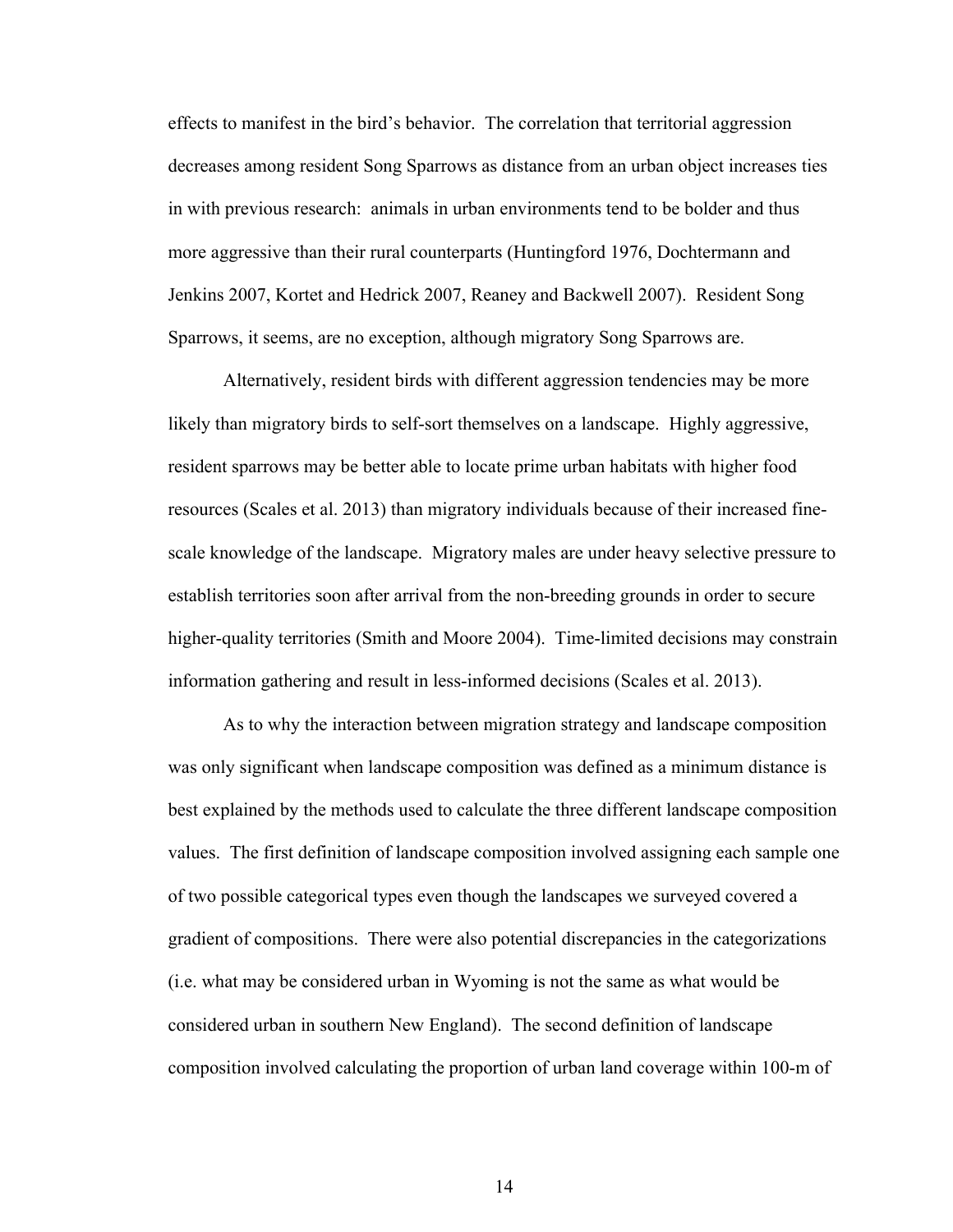the survey point, an area far larger than the bird's territory (Nice 1937). The third definition of landscape composition provided the most significant and accurate description because by calculating the distance to the nearest urban object from the survey point, we also, arguably, calculated how far the bird's territory was from a town or city. The simplicity of this measurement is its strong point since it is unknown what exactly about urban environments results in higher aggression levels in Song Sparrows (Evans et al. 2010, Scales et al. 2011). By only measuring the distance, we ignored the specifics about the urban environments surveyed and thus were able to detect an established correlation.

Migration strategy and landscape composition alone were not correlated with territorial aggression in Song Sparrows, but the interaction between the two showed a significant correlation. Territorial aggression was consistent across the landscape composition gradient in migratory Song Sparrows but decreased as distance from an urban object increased in resident Song Sparrows. Further research should involve collecting a larger sample size of resident Song Sparrows to make sure any correlation detected (or not detected) was not distorted by our small sample size of resident Song Sparrows.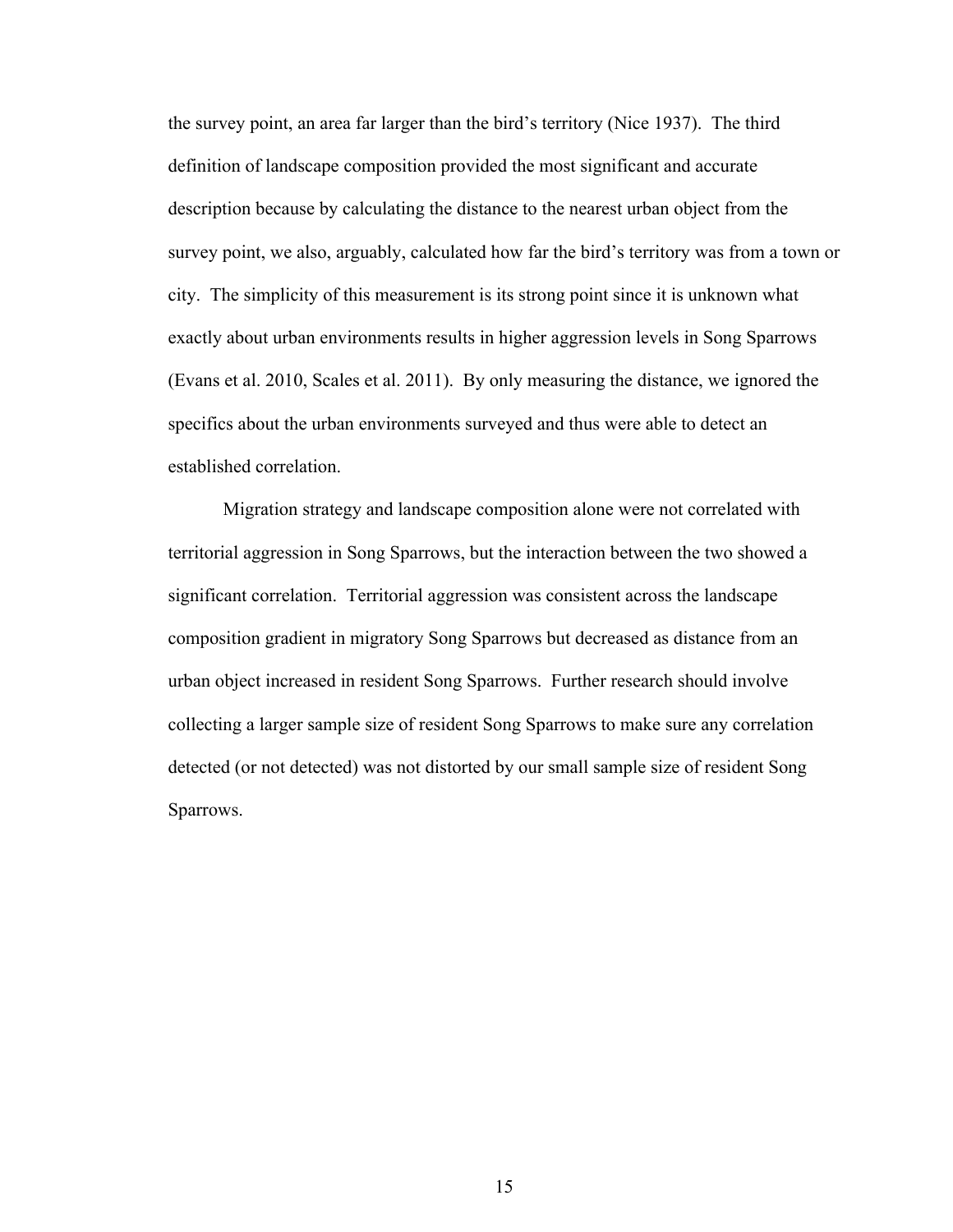#### **Works Cited**

- Akcay, C., W.E. Wood, W.A. Searcy, C.N. Templeton, S.E. Campbell, and M.D. Beecher. 2009. Good neighbour, bad neighbour: Song Sparrows retaliate against aggressive rivals. *Animal Behaviour* 78(1): 97-102.
- Aldrich, J.W. 1984. Ecogeographical variation in size and proportions of Song Sparrows (*Melospiza melodia*). Ornithological Monographs 35. American Ornithologists' Union, Washington, D.C.
- Anderson, R.C., S. Nowicki, and W.A. Searcy. 2007. Soft song in Song Sparrows: response of males and females to an enigmatic signal. *Behavioral Ecology and Sociabiology* 61(8): 1267-1274.
- Arcese, P., M.K. Sogge, A.B. Marr, and M.A. Patten. 2002. Song Sparrow (*Melospiza melodia*). Retrieved from the Birds of North America Online: http://bna.birds.cornell.edu/bna/
- Bakker, T.C.M., and E. Feuth-de Bruijn. 1988. Juvenile territoriality in stickleback. *Animal Behaviour* 36(5): 1556-1558.
- Beecher, M.D., S.E. Campbell, J.M. Burt, C.E. Hill, and J.C. Nordby. 2000a. Song-type matching between neighbouring Song Sparrows. *Animal Behaviour* 59(1): 21-27.
- Beecher, M.D., S.E. Campbell, and J.C. Nordby. 2000b. Territory tenure in Song Sparrows is related to song sharing with neighbours, but not to repertoire size. *Animal Behaviour* 59(1): 29-37.
- Dochtermann, N.A., and S.H. Jenkins. 2007. Behavioural syndromes in Merriam's kangaroo rats (*Dipodomys merriami*): a test of competing hypotheses. *Proceedings of the Royal Society* 274(1623): 2343-2349.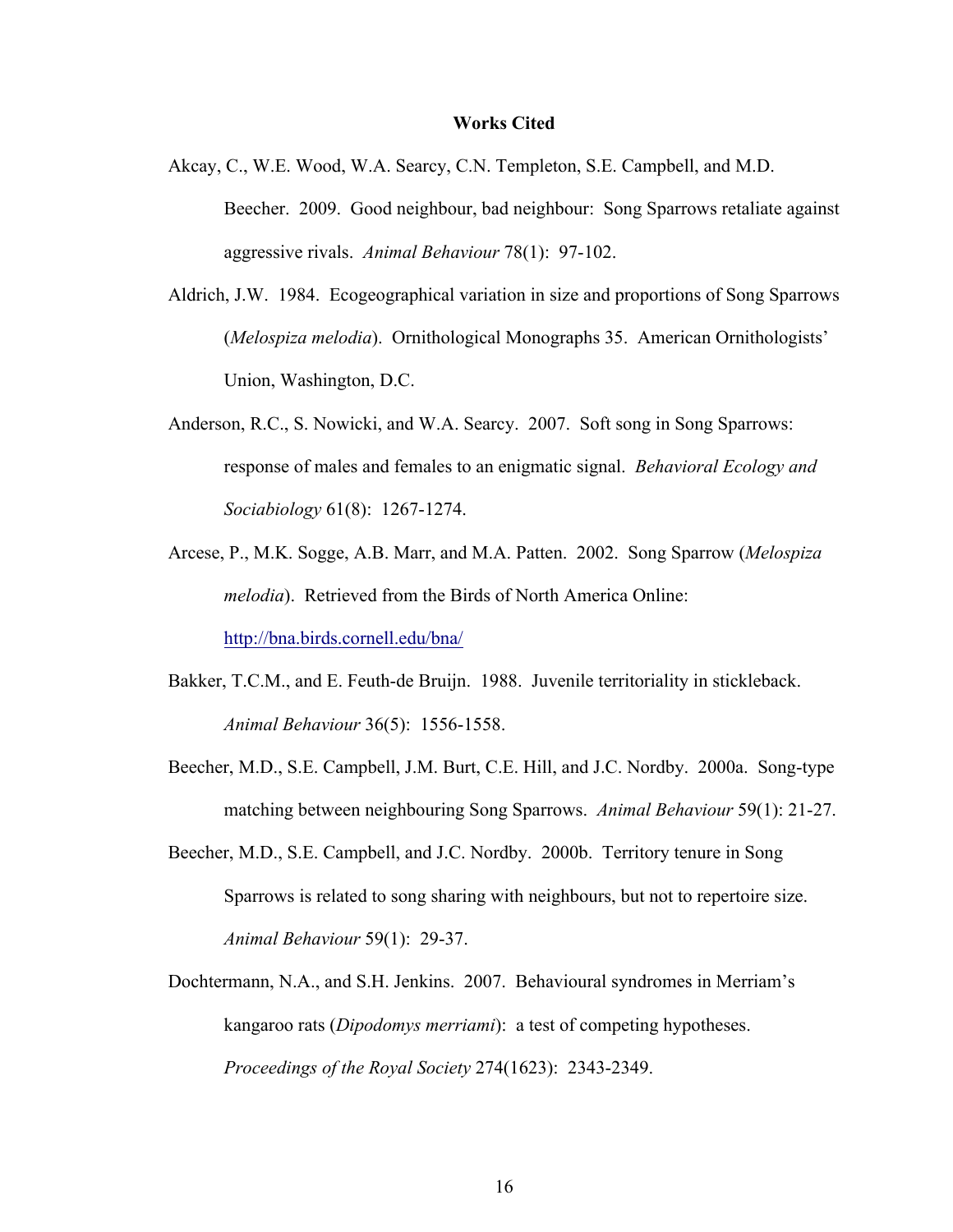Erikson, L., K. McGowan, H. Powell, M. Savoca, and C. Sedgwick. 2011. Song Sparrow. Retrieved from All About Birds: http://www.allaboutbirds.org/guide/Song\_Sparrow/id

Evans, J., K. Boudreau, and J. Hyman. 2010. Behavioural syndromes in urban and rural populations of Song Sparrows. *Ethology* 116: 588-595.

- Hiebert, S.M., P.K. Stoddard, and P. Arcese. 1989. Repertoire size, territory acquisition and reproductive success in the Song Sparrow. *Animal Behaviour* 37: 266-273.
- Huntingford, F.A. 1976. The relationship between anti-predator behaviour and aggression among conspecifics in the three-spined stickleback, *Gasterosteus aculeatus*. *Animal Behaviour* 24: 245-260.
- Hutchison, M.J. and M. Iwata. 2001. A comparative analysis of aggression in migratory and non-migratory salmonids. *Environmental Biology of Fishes* 50: 209-215.
- Hyman, J. 2002. Conditional strategies in territorial defense: do Carolina Wrens play tit-for-tat? *Behavioral Ecology* 13(5): 664-669.
- Kortet, R., and A. Hedrick. 2007. A behavioural syndrome in the field cricket *Gryllus integer*: intrasexual aggression is correlated with activity in a novel environment. *Biological Journal of the Linnean Society* 91(3): 475-482.
- Kroodsma, D.E. 1989. Suggested experimental designs for song playbacks. *Animal Behaviour* 37: 600–609.
- Nice, M.M. 1937. Studies in the life history of the Song Sparrow. I. A population study of the Song Sparrow. *Transactions of the Linnean Society of New York* 4: 1-247.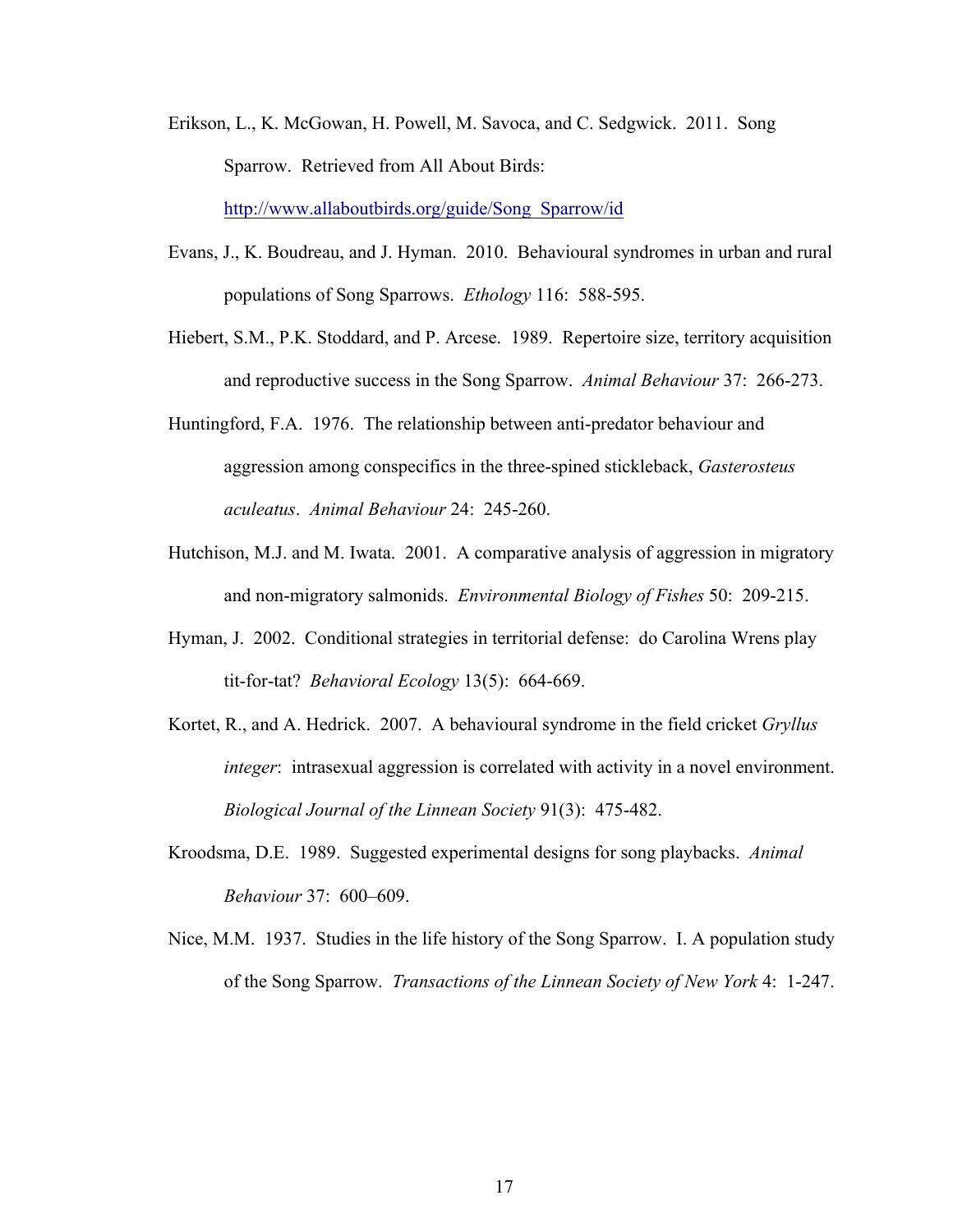- Nice, M.M. 1943. Studies in the life history of the Song Sparrow. II. The behavior of the Song Sparrow and other passerines. *Transactions of the Linnean Society of New York* 6: 1-328.
- Metcalf, B.M., S.J. Davies, and P.G. Ladd. 2002. Adaptation behaviour by two bird species as a result of habituation to humans. *Australian Birdwatcher* 18: 306-312.
- Nowicki, S., W.A. Searcy, T. Krueger, and M. Hughes. 2002. Individual variation in response to simulated territorial challenge among territory-holding Song Sparrows. *Journal of Avian Biology* 33(3): 253-259.
- Reaney, L.T., and P.R.Y. Backwell. 2007. Risk-taking behaviour predicts aggression and mating success in a fiddler crab. *Behavioral Ecology* 18(3): 521-525.
- RStudio. 2012. RStudio: Integrated development environment for R (version 0.98.501) [Computer Software]. Boston, Massachusetts. Available: http://www.rstudio.org/
- Scales, J., J. Hyman, and M. Hughes. 2011. Behavioral syndromes break down in urban Song Sparrow populations. *Ethology* 117(10): 887-895.
- Scales, J., J. Hyman, and M. Hughes. 2013. Fortune favours the aggressive: territory quality and behavioural syndromes in Song Sparrows, *Melospiza melodia*. *Animal Behaviour* 85: 441-451.
- Searcy, W.A., S. Nowicki, M. Hughes, and S. Peters. 2002. Geographic song discrimination in relation to dispersal distances in Song Sparrows. *The American Naturalist* 159(3): 221-230.
- Smith, R.J., and F.R. Moore. 2004. Arrival timing and seasonal reproductive performance in a long-distance migratory landbird. *Behavioral Ecology and Sociobiology* 57(3): 231-239.